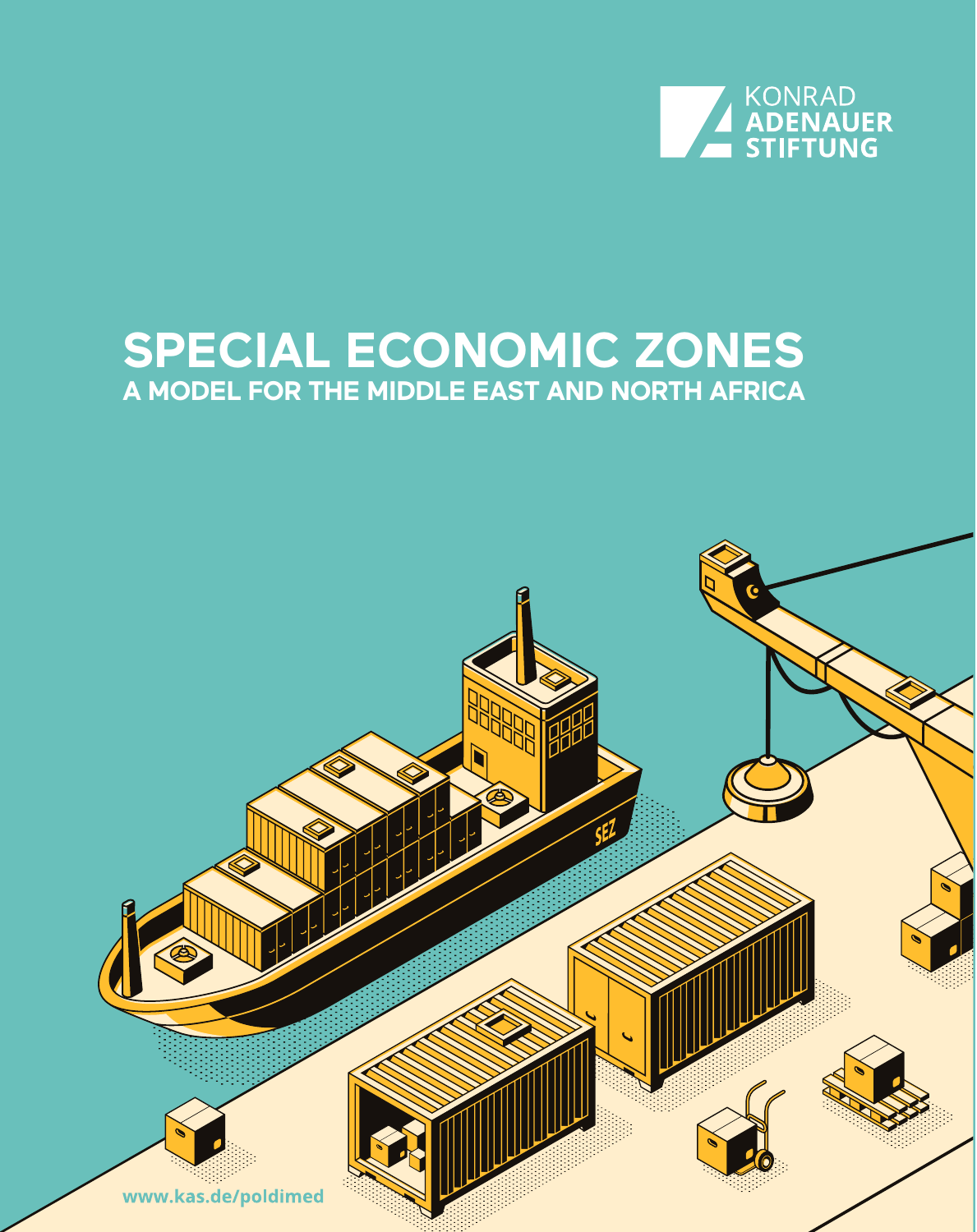**Authored by:**  Dr Carl Aaron, Private Sector Development Advisor September 2019

### **Peer-reviewed by:**

Dr Jean-Paul Gauthier, Secretary General of the World Export Processing Zones Association (WEPZA)



© 2019, Konrad-Adenauer-Stiftung e. V. Regional Program Political Dialogue South Mediterranean Le Prestige Business Center, No. F.0.1 Rue du lac Windermere, Les Berges du Lac 1053 Tunis, Tunisia Telefon: +216 70 029 460 E-Mail: info.poldimed@kas.de www.kas.de/poldimed

#### **Disclaimer**

The information and views set out in this publication are those of the authors and do not necessarily reflect the views of the KAS Regional Program Political Dialogue South Mediterranean. Reproduction is authorized provided the source is acknowledged.

### **SPECIAL ECONOMIC ZONES A MODEL FOR THE MIDDLE EAST AND NORTH AFRICA**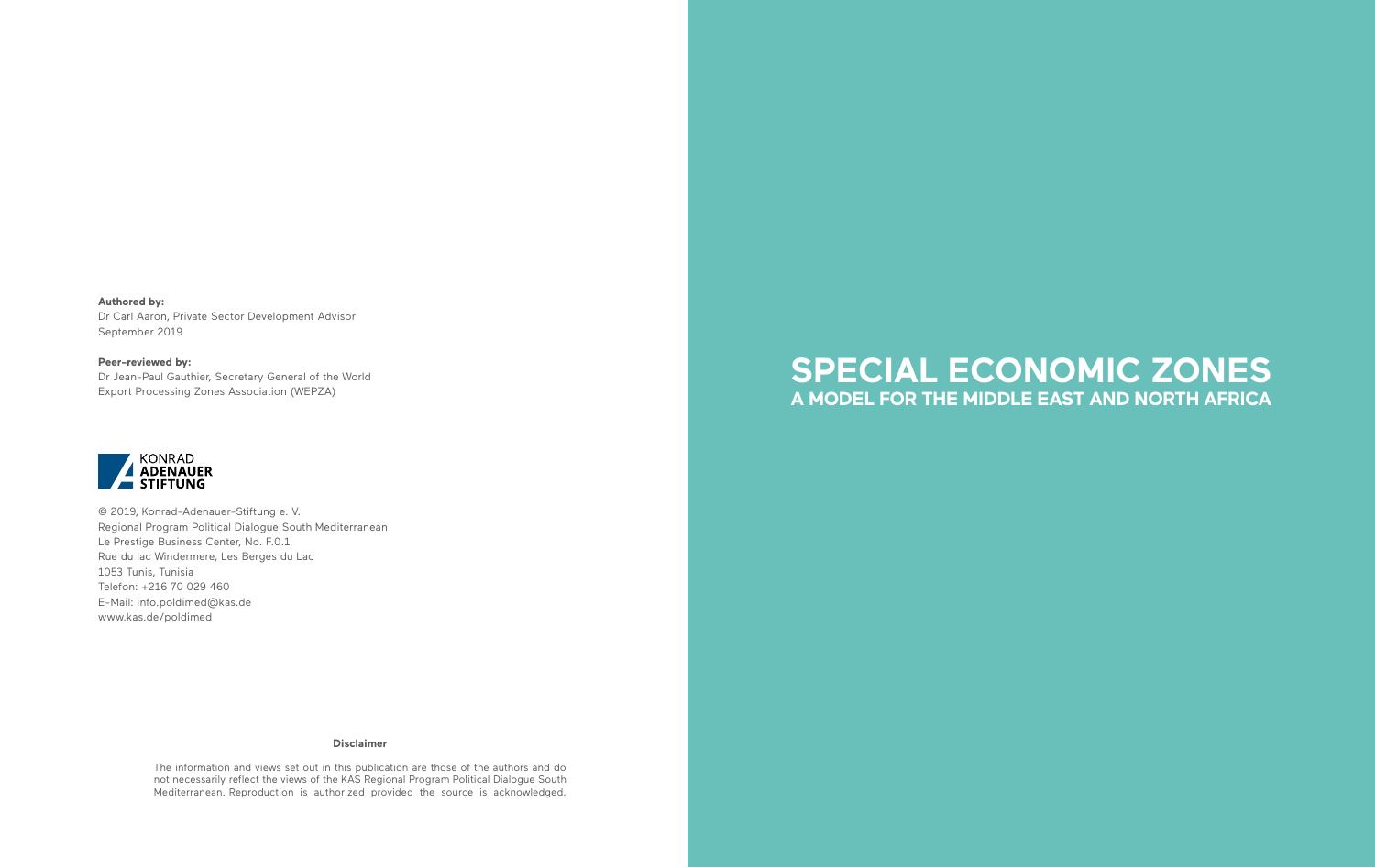The Middle East and North Africa (MENA) have We extend our gratitude to the author of this study enormous economic potential with remarkable natural resources and industrial production capacities. While considerable progress for economic reforms has been reached already, a deeper regional integration and stronger cooperation can provide the needed impetus for facilitated development and upgraded national as well as regional economic structures in the wider

region. One economic and business tool that could help generate growth and encourage regional integration is the "Special Economic Zone" (SEZ). SEZs can be a stepping-stone for greater sectoral change as infrastructure development and streamlined regulation alongside heightened investments can open job opportunities, strengthen value chains and enable greater inter-regional dialogue and cooperation in the MENA region.

This study is based on the collaborative efforts of the Regional Program South Mediterranean of the Konrad-Adenauer-Stiftung (KAS Poldimed), the EastWest Institute and the Policy Center for the New South that explored together how SEZs can make greater contributions to national and regional economic development in North Africa during a conference in Rabat with distinguished experts and practitioners.

This study identifies practical and actionable reform approaches and develops policy recommendations that are suited for the MENA context. It further provides the reader with an insightful Case Study Annex with four country and zone examples from the world that serve as a best-practice guide for the implementation of Special Economic Zones in the MENA and beyond.

Dr. Carl Aaron for his devotion to this ambitious project and are thankful for his outstanding expertise on the subject matter. We would also like to thank Dr. Jean-Paul Gauthier for his valuable comments and suggestions that contributed to streamlining the key lessons for exploring the untapped potential of Special Economic Zones.

The workshop and the publication are part of the Konrad-Adenauer-Stiftung's Regional Program South Mediterranean (KAS Poldimed) activities undertaken to promote greater understanding of cross-national and cross-regional developments in the Mediterranean and to further the dialogue between the countries of the region. KAS Poldimed cooperates closely with local partners in the pursuit of a common vision for human development, economic progress as well as political and social stability. Our commitment to a vision of a more prosperous development in the wider Mediterranean will also be a source of inspiration for our activities in the future.

> Dr. Canan Atilgan Director, KAS Regional Program South Mediterranean

Foreword

Foreword

### FOREWORD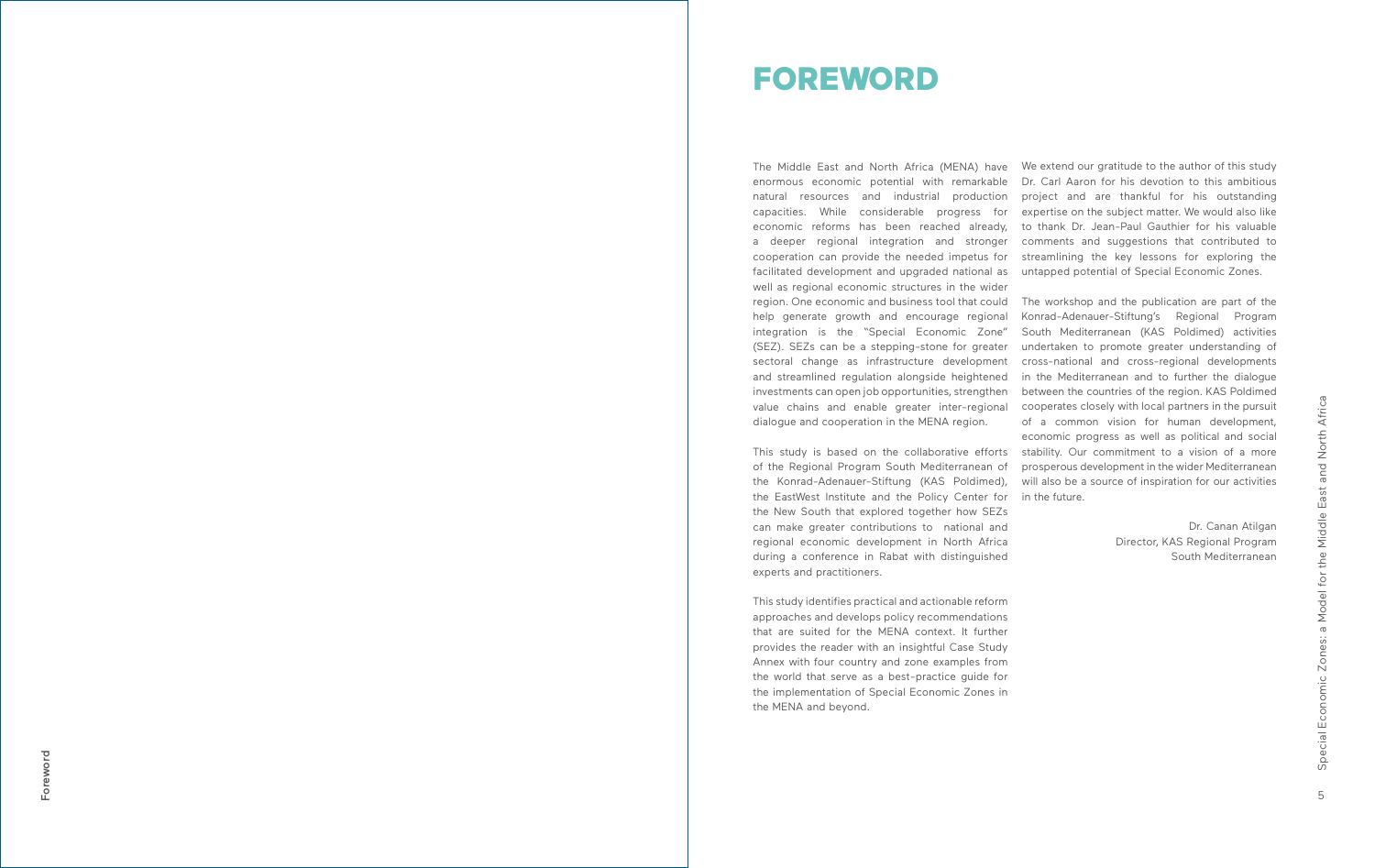# **CONTENTS**

**Executive Summary**

**1. Introduction**

**2. Background & Analytical Framework** 

**3. Global Good Practice: Innovation & Implementation** 

Special Economic Zones: a Model for the Middle East and North Africa Special Economic Zones: a Model for the Middle East and North Africa

**4. What's next?** 

**5. Case Study Annex** 

 **5.1 South Korea** 

 **5.2 Morocco** 

 **5.3 Mauritius** 

 **5.4 Costa Rica**

| 8  |
|----|
| 11 |
| 12 |
| 16 |
| 24 |
| 28 |
| 30 |
| 34 |
| 38 |
| 42 |
|    |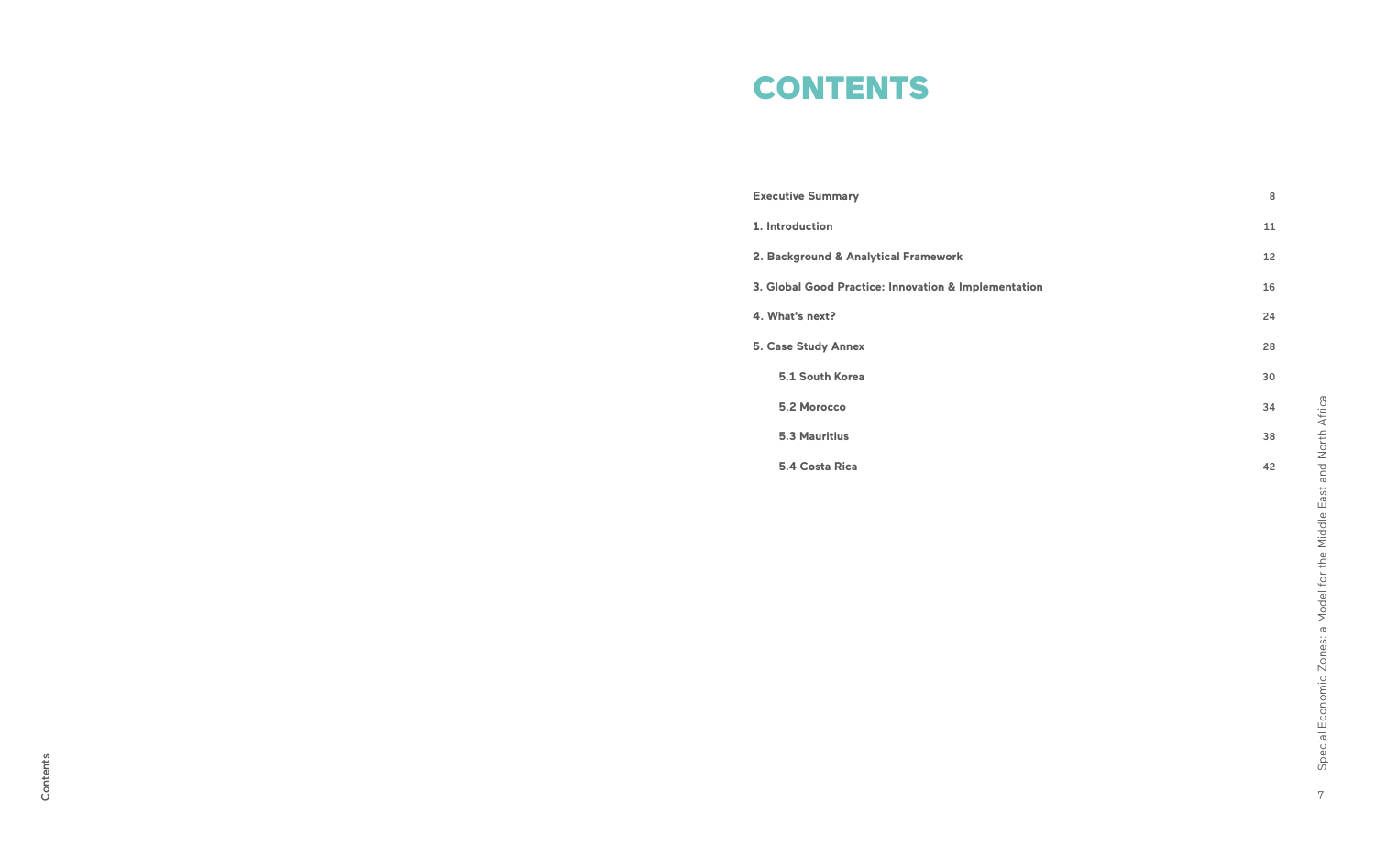The countries of the Middle East and North Africa (MENA) have clear needs in the areas of industrial and wider sectoral upgrading, regional economic integration, local economic development, economic inclusion and job creation. Special Economic Zones (SEZs) present significant untapped potential, within the region, to address all of these needs.

SEZs have a long history of attracting foreign achieved, and what challenges face all SEZs. investment and contributing to host country economic development. They have traditionally offered some combination of appropriate and upgraded infrastructure, streamlined regulation, and incentives. In recent years, the SEZ concept has evolved to be more creative, and emphasized integration with the local economy rather than existing outside it as "extraterritorial enclaves". International trade and tax rules, which began to be phased in from 1995, and are now almost impossible for most countries to circumvent, also increasingly limit the provision of incentives to attract investors, which was a principal attraction of economic processing zones (EPZs).

This Policy Brief investigates whether and how the countries of the Middle East and North Africa can use Special Economic Zones (SEZs) more effectively to promote growth, inclusion and regional integration. After reviewing the characteristics and benefits of different types of zones, we look at lessons from global SEZ experience, and consider the particular needs and challenges of the MENA environment. We conclude that SEZs have significant and untapped potential to support industrial upgrading and diversification, and to provide social and employment benefits.

→ Countries are, or should be, increasingly pursuing quality foreign direct investment (FDI), and seeing it as part of an integrated industrial strategy, using SEZs to bring transformational change to the country as a whole. Quality FDI helps create economy-wide jobs, better skills, industrial upgrading and a productive local private sector.

There are moreover some basic steps that can be taken in this context (based on established good practice) in order to ensure a greater probability of success, such as building greater SEZ linkages with the local economy, as well as more innovative strategies including public private partnerships

→ On the investor side, an important development in global FDI trends is the rise of "efficiency seeking" investors. These sorts of investors (as opposed to "market seeking" ones) are increasingly looking for a wide range of productivity incentives – in terms of a skilled workforce, efficient logistics and supportive infrastructure – rather than fiscal benefits – as they seek to offset their long supply chain costs. Already there are good exploratory examples in the region of donor agencies brokering powerful partnerships between local institutions

(PPPs) to develop new industries and services. The Policy Brief consists of two parts: the main Policy Brief including suggested implementation ideas; and an Annex, which presents four case studies of the evolution and impact of SEZ regimes in South Korea, Morocco, Mauritius and Costa Rica. The case studies all have lessons for MENA countries, and serve as examples of what can be

Our investigation of the growth and evolution of SEZs finds that whilst old style export processing zones (EPZs) have been (and some still are) successful, the most effective zones have transformed themselves over time. This is partly because new trade regimes have forced them to change, but also because SEZs can be an effective tool of industrial upgrading strategies, and economic and social policy. Table 1, for example, attempts an overview of the range of types of zone and their characteristics available to countries today. There are several core themes in this evolution of SEZ strategy including.

### EXECUTIVE SUMMARY

**->** The relationship between regional trade/ integration, and the sorts of economic outcomes SEZs can help generate is complicated and challenging. Quality, SEZ-based foreign investment would certainly be encouraged by greater regional integration, which would offer a larger 'nearby' market and greater sourcing opportunities for investors. This would in turn support local private sector development and employment creation in regional economies. However, this chain reaction needs to be catalysed by some high-level political movement towards greater integration, whether it be an active regional initiative, or better commercial relationships between selected neighbouring countries.

(universities, governments) and leading-edge **3.** Develop new industrial strategies that see quality foreign companies so as to help create more globally competitive, export-oriented clusters within the region. foreign investment, SEZs and linkages with the local economy as essential interrelated components of a single, overarching and integrated approach.

In the final sections of the Policy Brief, we summarize zone strategies of particular value and relevance to MENA countries, and suggest possible next steps. We identify various policy areas and approaches where MENA countries could actively use SEZs to promote inclusive economic growth through industrial and broader sectoral upgrading. Donor supporters, foundations and international organizations can play a catalytic role in this process. Such initiatives could seek to:

**1.** Pursue public private partnerships (PPPs) to develop and strengthen SEZs, where host governments and SEZs work with investors to provide tailored skills, soft and hard infrastructure and other offerings, for the benefits that the foreign investor brings.

**2.** Use SEZs as vehicles for policy experimentation. This can be either in terms of basic regulatory development or innovative experimentation in new sectors.

**4.** Investigate productivity partnerships where investors and host country institutions collaborate to develop the raw materials of competitiveness – technical and managerial skills – within SEZs or their broader host communities. Donor agencies and foundations can help broker these partnerships.

**5.** Update, repurpose or redesign existing EPZ or free trade zones (FTZs) regimes in view of the above considerations, moving from old-style EPZs and industrial parks towards any of many new approaches that can bring countrywide economic and social benefits.

**6.** Explore strategies, and the political appetite, for regional economic integration and collaboration. SEZs can be valuable tools for lengthening value chains and attracting more investment focussed on a regional market, but a higher-level commitment to some degree of regional integration is an essential condition for SEZ impact.

**7.** In post-conflict situations, be aware of cross-border and other zone opportunities as and when they arise, for example as Libya recovers from conflict.

**8.** Investigate opportunities for government-togovernment partnerships in zone development, and how they can actively engage and develop the local economy. Chinese-African zone partnerships have great potential, and China is the global expert in exploiting the potential of SEZs, but sound policies and actions on the host-government side are essential.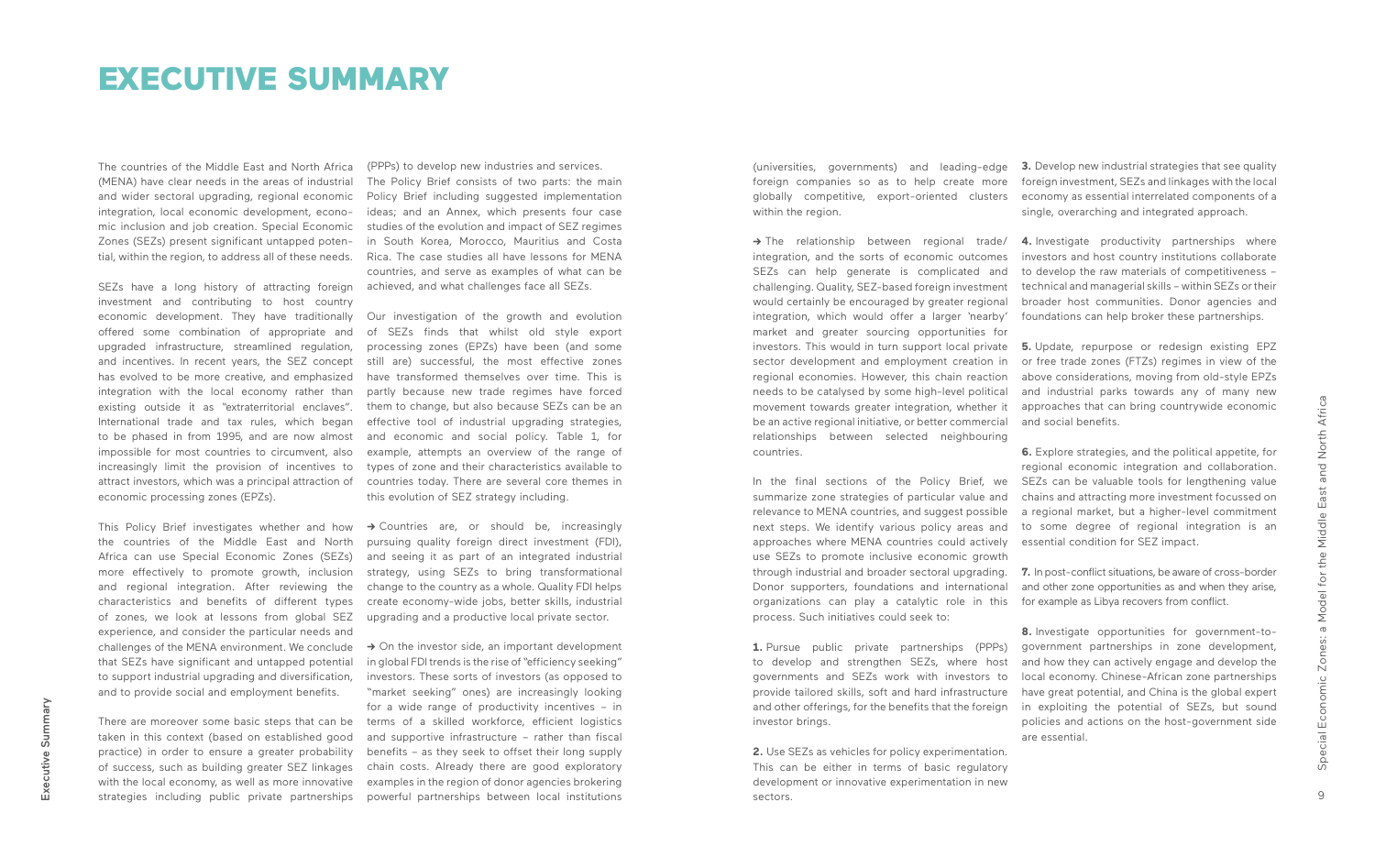1. Introduction 1. Introduction

### What we are exploring, why and how

The objective of this Policy Brief is to propose are increasingly seen as ineffective, even how the countries of the Middle East and North Africa can use Special Economic Zones (SEZs) more effectively to promote growth, inclusion and regional integration. By growth we mean both greater output, and industrial upgrading or diversification as part of an industrial strategy. By inclusion, we mean a focus on quality jobs and investment, as well as geographical diversification, and a symbiotic relationship with local communities. Finally, the objective of regional integration is important; MENA is one of the least integrated regions in the world, and this Policy Brief considers how SEZs could help encourage regional economic cooperation.

**→** Provision of appropriate and upgraded infrastructure (e.g. refrigerated warehousing, training facili ties, telecommunications infrastructure, laboratory space, onsite business services and logistics).

This Policy Brief uses a very broad definition of Special Economic Zone (SEZ): "In broad terms, SEZs can be defined as demarcated geographic areas contained within a country's national boun daries where the rules of business are different because of their ability to attract transformative from those that prevail in the national territory." foreign investment, which is intended to be part (COMCEC, 2017, p. 1). Breaking this down further, at a basic level, every SEZ has offered some com bination of the following characteristics:

**->** Simplified laws and regulations (e.g. delivered through one-stop shops, dedicated regulatory authority, regulations to international standards).

**->** Incentives (e.g. fiscal, financial, reduced tariffs, subsidized land costs, profit repatriation). It should be noted that many traditional types of incentives

counterproductive, in that they can attract nondynamic, footloose investment that may create jobs, but ones which are vulnerable.

SEZs have been important to the countries of MENA, although the reasons for that have evolved over time, and their full potential is far from fully tapped. Free Trade Zones (FTZs), for example, prevalent in the Middle East (e.g. Jebel Ali Free Zone in the UAE), have supported trade and traderelated income through transhipment and reexport opportunities. Traditional Export Processing Zones (EPZs) were and remain important for their ability to create jobs in reasonable numbers. The Qualifying Industrial Zones (QIZs) in Jordan and Egypt are examples of such EPZs but depend for their viability on preferential access to the US market. Increasingly, countries are seeing a broader range of modernised SEZ applications as important of a broader industrial strategy with economic, industry upgrading and diversification, social, employment and other benefits.

To this end, this Policy Brief will selectively review evidence from both the region and further afield, and suggest what policies and initiatives could be introduced or changed. It also brings in the opinions and findings of the recent International Workshop on SEZs, Growth and Integration in North Africa, organized by the Konrad Adenauer Stiftung's Regional Program South Mediterranean in collaboration with the Policy Center for the New South and the EastWest Institute, and makes some concrete suggestions on next steps.

## 1. INTRODUCTION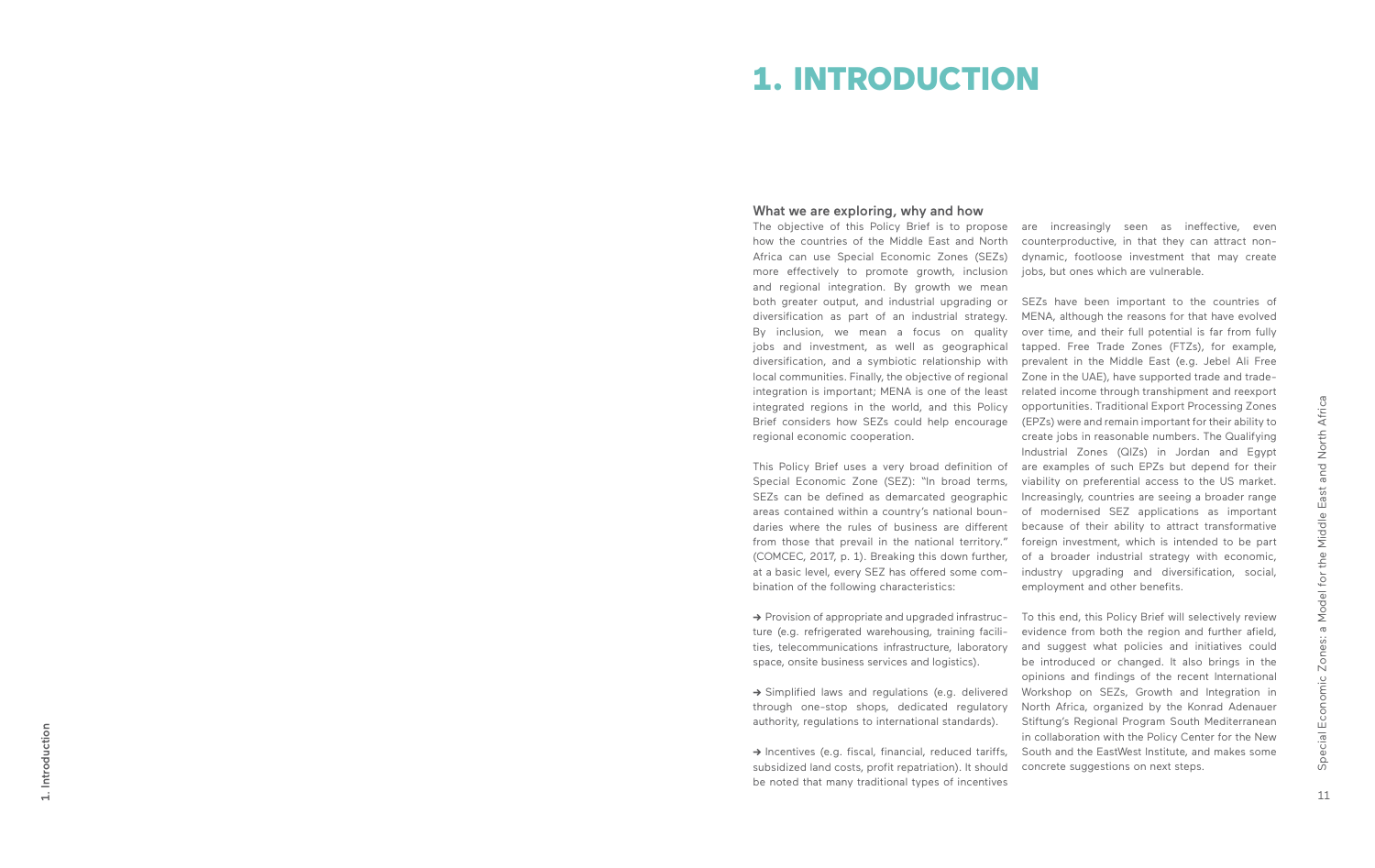'Special Economic Zone' has evolved as a term to cover a wide variety of modern industrial and other economic zones. Modern zones, adjacent to seaports or airports, began to appear around the 1960s (e.g. the Shannon Free Zone in Ireland established in 1959), and multiplied in the 1980s, as much of East Asia embraced this development model (UNCTAD, 2019, p.128). Export Processing Zones became an important part of Global Value Chains (GVCs), offering low labour costs, and relief from customs and fiscal duties. Following the global financial crisis (2007-8), there was only a mobile investment activity with more SEZs and are becoming more thoughtful and strategic in

more types of SEZs. UNCTAD estimates that there are today nearly 5,400 SEZs globally, of which over 1,000 established since 2013. China hosts over half of the total, with India, the Philippines and the US hosting substantial numbers as well.

brief pause in the proliferation of SEZs. Countries There has been an evolution of the benefits are now responding to greater competition for expected from SEZs over time, and countries

 $300 - - -$ 6000 Number of economies with SEZs, selected years 5400  $250$ 5000 43OC 4000 200 3000 150 **147 <sup>130</sup> <sup>135</sup> 116** 2000 100 **93 73** 1000 50 **47**  $\mathbf{o}$  $\Omega$ 1975 1986 1995 1997 2002 2006 2008 2014 2018

### Definition and Typology of Zones

As noted above, the term 'Special Economic Zone' has been used to refer to a range of zone types that are geographically delimited, and offer some combination of incentives, infrastructure (soft and hard), and streamlined administrative procedures.

### **Type of SEZ Example Focus/Comment**

n, duty free areas offering warehousing, stonshipment, and re-export operations

rocessing of garments and other manufactures d European markets, based on some preferenng arrangement

ded zones with one part open to all industries ss of export orientation, and another specificalled for export-oriented firms. Limited emphasis fectiveness of, using linking local and foreign es and local companies.

ion for individual enterprises; allows easy exreplication of zone regimes.

nanufacturing, services, even accommodation. nd sometimes domestic markets.

scale zones – sometimes a general focus, es sector-focussed (e.g. technology-enabled es).

g of well-established industrial parks, espeen increased focus of foreign investors on Sustainable Development Goals (SDGs) and nal risk.

ignation captures the role of key investor(s) in trial development programme, where a zone is around a partnership between an investor and litutions / authorities.

| <b>Example</b>                                                                                                         |                                                                                                       |
|------------------------------------------------------------------------------------------------------------------------|-------------------------------------------------------------------------------------------------------|
| e.g. Jebel Ali, UAE                                                                                                    | Fenced in, duty fr<br>rage, transhipmer                                                               |
| e.g. Qualifying Industrial<br>Zones (QIZs) in Jordan<br>and Egypt; EPZs in Mau-<br>ritius, Costa Rica, South<br>Korea  | Export processing<br>to US and Europe<br>tial trading arrang                                          |
| e.g. Saudi Arabia; Lat<br>Krabang Zone, Thailand                                                                       | Sub-divided zone<br>regardless of exp<br>ly designed for ex<br>on, or effectivene<br>companies and lo |
| e.g. textile and other<br>manufacturing opera-<br>tions in Mauritius, Mexico,<br>Madagascar                            | Designation for in<br>pansion/replicatio                                                              |
| e.g. TangerMed, Morocco                                                                                                | Include manufactu<br>Export and somet                                                                 |
| e.g. Cairo's Greek Cam-<br>pus, Egypt                                                                                  | Smaller scale zon<br>sometimes sector<br>businesses).                                                 |
| e.g. China-Kazakhstan<br>Horgos Zone                                                                                   | Trade Facilitation.                                                                                   |
| e.g. various South Korean<br><b>Industrial Parks</b>                                                                   | Upgrading of well<br>cially given increa<br>the UN's Sustaina<br>reputational risk.                   |
| E.g. Intel in Costa Rica<br>(electronics industry) $1$ ;<br><b>Ben Guerir in Morocco</b><br>(virtual reality industry) | This designation<br>an industrial deve<br>built up around a<br>local institutions                     |
|                                                                                                                        |                                                                                                       |

**Source:** Expanded from FIAS (2008, p.10) and UNCTAD (2019, p.137)

### **Source:** UNCTAD, 2019, p.129.

**Note:** Figures for number of SEZs are based in part on country self-reporting (often using different definitions) as well as estimates captured by different organizations for different years (including the ILO, The Economist, the World Bank and UNCTAD), and are therefore only estimates.

deploying this tool. Low-cost manufacturing EPZs continue to be important, but mainly in situations where there is some market access benefit involved also (e.g. Jordan's QIZs with their US Market Access, and more recently European market access in the context of the Syrian Refugee Crisis). But they too

#### **Table 1: Selected Typology of SEZs**

are evolving to be more competitive and responsive to export market demands, for example, in terms of labour standards, sustainability (e.g. Cambodia's Better Factories program in partnership with IFC and ILO).

1-Intel's 1996 investment into Costa Rica did not go to an existing EPZ. Rather it was accorded the benefits of an EPZ and given EPZ status as a "satellite". This approach had already been applied to dozens of other companies, and is an approach commonly used in China. See Costa Rica Case Study in Annex.

### 2.Background and Analytical Framework

### **Origin and Proliferation of Zones**

**Figure 1**: Global Proliferation of Special Economic Zones (SEZs)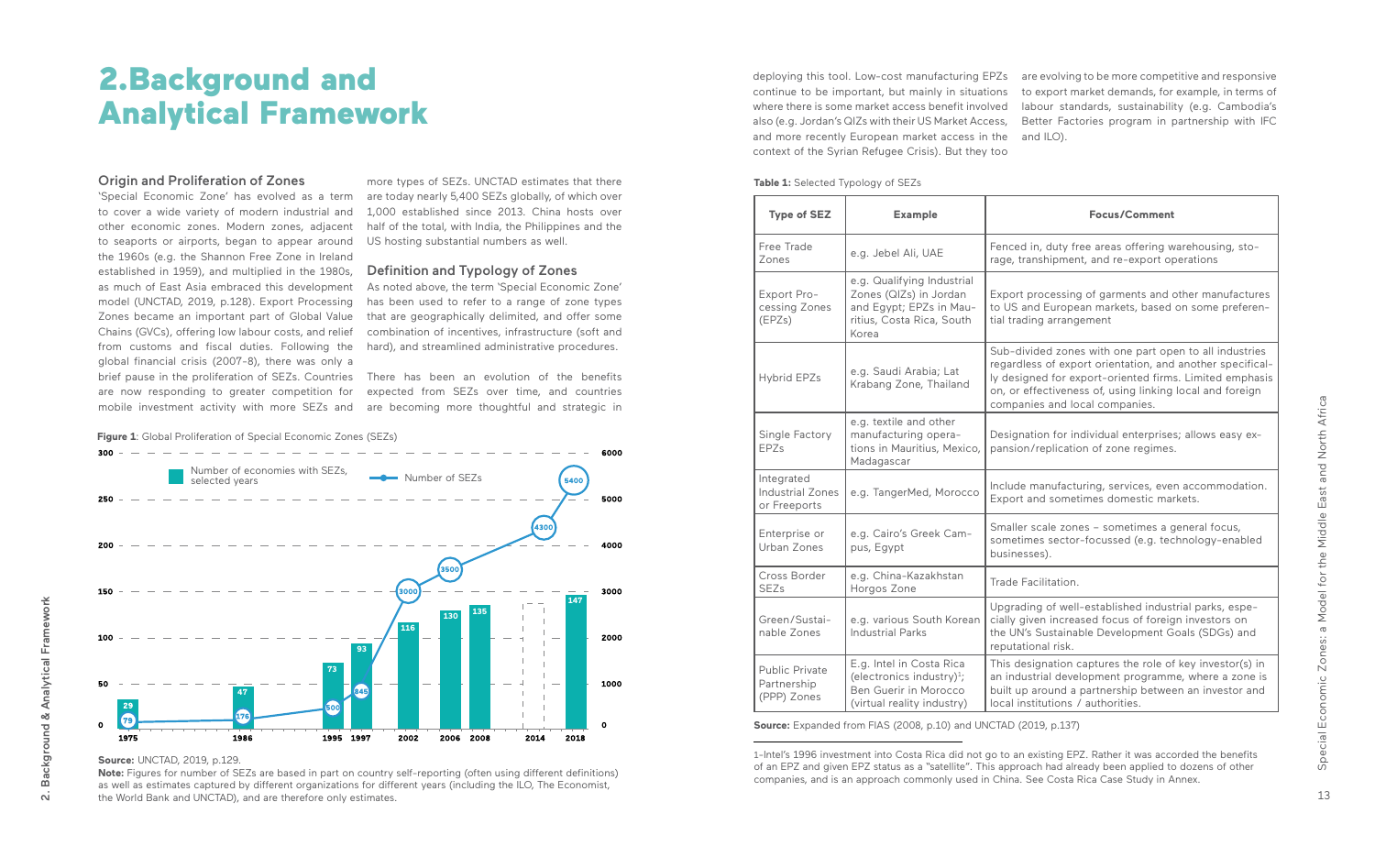more sophisticated approach to industrial strategy, in which the aim is to embed zones in the domestic economy rather than keep them separate. The often considered contributions beyond that as a process, or are struggling with it. bonus, but not the core objective. In the context of new industrial strategies, SEZs depend on the economic **->** South Korea, for example, had in mind integration integration of foreign investors for their success. Those investors can play a critical role in upgrading we consider how SEZs can play a greater role in fostering growth, inclusion and regional integration further expand the concept of SEZs, and to think more about the strategic objectives of SEZs rather than simply their characteristics.

In many countries, SEZs are increasingly part of a The strategies of successful countries (and domestic content requirements in past strategies Morocco and Costa Rica (see Annex) are examples counted labour costs as the domestic content, but of how different countries have navigated this sometimes particular zones) will evolve from one type to another, and even leapfrog from Type 1 to 3. The case studies of Mauritius, South Korea,

with the surrounding economy from the outset;

the local economy and making it more inclusive. As **->** Mauritius exploited a particular trade situation in the Middle East and North Africa, it is useful to high end tourism and logistics, and not only to develop textile and garment EPZs but has now leapfrogged in some ways into financial services, through SEZs;

**Table 2:** Evolving Strategic Objectives of SEZs

### MENA SEZ Context and Needs

MENA is an unusual region in having been able to rely, at least in many of its countries, on natural resource income and savings for many years, and the imperative of job creation and private sector development has until recently been less pressing than elsewhere. As a result, it is also one of the least economically integrated regions of the world (with limited intra-regional trade), and a notable "missing middle" of industry, meaning the from SEZ innovation include: indigenous private sector is weak.

A wide variety of SEZs exist in the MENA region with varying degrees of success and contribution to national economies. In general, however, MENA zones have been divorced from their national economic context. This is true for logistics and

→ Costa Rica's EPZ regime is a particularly good example of moving through the three stages. In the early 1980s, the government strategically sought to move beyond simple export processing zones into higher value-added (electronics) industries in order to upgrade the economy as a whole. With Intel's major investment in 1996 it did this, and used the investment symbiotically to deliver to Intel and raise technical skill levels in the country. Nevertheless, it has only been since 2013 when the assembly and testing facility was moved elsewhere, and the R&D and shared services function started up, that Costa Rica began to occupy new industrial sub-sectors with much higher value-added.

 $r$ egional integration is changing rapidly. Before  $\,$  energy focus). $^4$ The world in which SEZs exist, and their potential contribution to inclusive growth and considering global good practice in zone design and implementation, and potential opportunities for MENA, let us review briefly the relevant MENA context and the experiences with zones to date.

| Type 1<br><b>Traditional Objectives /</b><br><b>Static Benefits</b>                                                                                                                                                                                                                                                  | Type 2<br><b>Dynamic Objectives /</b><br><b>Benefits</b>                                                                                                                               | Type 3<br><b>Creative Transformational Benefits</b>                                                                                                                                                                                                                                                                                                                                                                              |
|----------------------------------------------------------------------------------------------------------------------------------------------------------------------------------------------------------------------------------------------------------------------------------------------------------------------|----------------------------------------------------------------------------------------------------------------------------------------------------------------------------------------|----------------------------------------------------------------------------------------------------------------------------------------------------------------------------------------------------------------------------------------------------------------------------------------------------------------------------------------------------------------------------------------------------------------------------------|
| $\rightarrow$ Attracting FDI<br>$\rightarrow$ Large scale<br>employment<br>$\rightarrow$ Market access<br>BUT,<br>$\rightarrow$ 1 imited benefits to<br>surrounding economy<br>$\rightarrow$ Vulnerable to relo<br>cation and "race to<br>the bottom"<br>SO,<br>$\rightarrow$ evolution is essential<br>to survival! | $\rightarrow$ Beachhead to wider<br>economic reform<br>strategy<br>$\rightarrow$ Experimental<br>laboratories for new<br>regulatory policies<br>and industrial/<br>economic approaches | $\rightarrow$ Changing mindsets (fostering entrepre<br>neurship and innovation)<br>→ Generating new industries and sector-<br>based clusters through focus on training,<br>bespoke infrastructure and 'value added'<br>services<br>$\rightarrow$ Green (Industry 4.0 /Eco) zones to<br>leapfrog dirtier industrial activities<br>$\rightarrow$ Focus on social inclusion and equity (e.g.<br>women, youth and rural populations) |
| e.g. Jordan QIZs; Ban-<br>gladesh Garment Zones                                                                                                                                                                                                                                                                      | e.g. Shenzhen and other<br>Chinese Zones in the<br>1980s;<br>VW's 2018 investment in<br>Rwanda, experimenting<br>with ride-sharing models<br>and car production <sup>2</sup>           | e.g. Greek Campus, Cairo;<br>Onsan Industrial Park, South Korea;<br>Ben Guerir Virtual Reality High-Tech zone,<br>Morocco <sup>3</sup> .                                                                                                                                                                                                                                                                                         |

This is true for logistics and marketplace, for success. That said, such zones 2-See: "Volkswagen launches the first integrated mobility concept in the eastern African country. Local production, service, sales and new types of mobility offerings – a model for the entire region." Available at: https://www.volkswagenag.com/en/news/stories/2018/07/rwanda\_s-mobile-revolution.html 3-See: https://www.eonreality.com/morroco-idc-inauguration-usaid/

warehousing zones (e.g. Jebel Ali Free Zone), export processing zones (such as the Qualifying Industrial Zones in Egypt and Jordan), or manufacturing EPZs in Tunisia, where investors had few domestic supply chain linkages due to the market access restrictions and import duties payable on domestic sales, including on domestic inputs (COMCEC, 2017, pp.60-65).

The nature of SEZs in MENA is now changing, and indeed there have been some exciting initiatives in recent years. Examples include Technology Parks in Tunisia ("Technopoles"), the Dubai Internet City and Dubai Media City, and Egypt's new Smart Cities initiative. Largescale SEZs, like the Aqaba Special Economic Zone in Jordan (established 2001) have had some success in building linkages to and strengthening the national economy. Newer ventures such as the Suez Canal Economic Zone around Ain Sokhna Port with DP World and Chinese investment also have great potential. There are also newer zones with a more sustainable focus such as the Masdar City Free Zone (with a renewable

Such solid and exciting initiatives notwithstanding, there is still much room for evolution, and lessons to be learned about making SEZs sustainable and supportive of national economies. MENA countries are also experimenting with government-togovernment (G2G) ventures notably with Chinese entities: for example, part of the Suez Canal Economic Zone in Ain Hokhna; and the Algeria-China Jiangling Free Trade Zone. Finally, as discussed in the Case Studies of Tanger Med (Morocco) and South Korea in particular, many existing zones are working hard to become more strategic and developmental. Some opportunities

**->** Successful SEZs can be based on government to government partnerships, thereby leveraging more investment capital, foreign development partners, shared risk and greater access to the foreign partner government's outbound investor

**->** Morocco invested heavily in a large integrated industrial SEZ but struggles to a degree with integrating with the broader national economy, though some of Morocco's older industrial zones are pushing into Type 3 creative, transformational SEZs.

<sup>4-</sup>The author is grateful to Jean-Paul Gauthier of Locus Economica for these observations during several interactions, and peer review of this Policy Brief.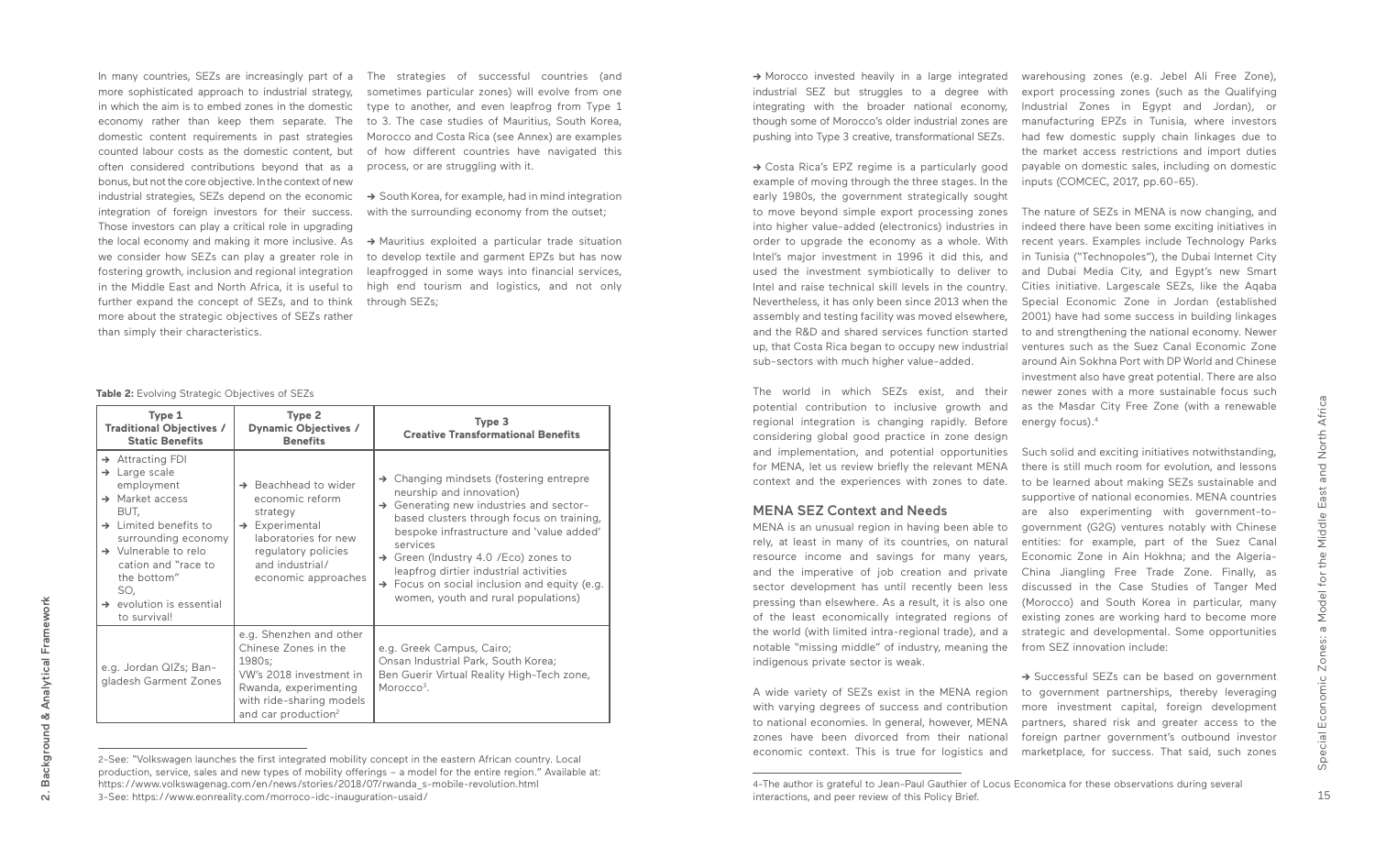This section considers how SEZs have evolved more sophisticated in how they use zones in over time, and what lessons can be derived for MENA from global experience to date.

### Evolution of Zones

The world in which SEZs exist, and the nature of what they can achieve, has changed. Many of the economies that grew rapidly using SEZs in the economy, and as a way of attracting quality FDI. last century, such as Ireland, Taiwan, South Korea, the Philippines and Indonesia, have reformed their old-style EPZs in the context of global trade and investment arrangements, as well as nationwide economic policy reforms. Export-oriented zones are increasingly dependent on particular trade arrangements with Europe, America or China; and there is a decline in pure export processing or assembly platforms with limited value added. Service industries are increasingly the focus of zones, and corporate social responsibility (CSR) issues and Sustainable Development Goals (SDG) considerations are increasingly important. There is a trend towards government to government cooperation, especially with China, as China exports its development and SEZ model globally. **1.** Contributes to the creation of long-term, well-For example, there are Chinese-African zones in Algeria, Egypt, Mauritius, Uganda, Nigeria, Ethiopia and elsewhere.

**4.** Boosts competitiveness of domestic firms and enables their access to markets; and operates in a socially and environmentally responsible manner.

### What Makes an SEZ Effective – Enduring Characteristics and Newer Developments?

Enhanced objectives notwithstanding, the basic factors that make SEZs effective, especially those that seek to integrate the investment within them with the local economy, remain fairly constant. They include:

**->** Linking SEZs to the local economy, and using them as a tool for upgrading the local economy, by allowing and encouraging backward and forward linkages

**->** The existence of skills and local economy upgrading programmes, strengthening local supply chain links to SEZ enterprises

**->** Thoughtful, sector-focussed infrastructure, aimed at catalysing the development of competitive sectors

**->** A clear and transparent legal and regulatory framework, enabling long-term business planning, reinvestment and growth

**->** Efficient zone management and administration, facilitative of the sound governance of the investment ecosystem investors require for their day-to-day business operations

**->** A broader, high quality investment climate

**->** Getting the right investors, through good marketing and strong zone management with good investor contact, and proactive investor facilitation and servicing

Overall, competition amongst zones for investment **3.** Facilitates the transfer of technology, knowledge

has greatly increased, and countries are becoming and know-how;

The subtle but important change in SEZs and SEZ policy in recent years is that their potential positive economic spillover and 'demonstration

→ Some of the incentives previously deployed in zones are no longer permitted under various international rules and trading blocs (UNCTAD, 2015, p.ii): e.g. the low tax rates Ireland originally used to attract investment are no longer allowed. Incentives are still important, but are more in the nature of an entry ticket to the competition rather than the deciding factor for investors amongst different potential operating locations. Quality investors will expect a "standard package" of incentives, but beyond that will be more interested in minimizing a broad set of investment risk factors and in forging partnerships for their business' success.

industrial, economic growth and inclusion policies.

### Quality FDI and Zones

→ As SEZs are increasingly part of a new industrial strategy<sup>5</sup> where foreign investment is seen as part of the solution or partnership to upgrade the local economy, and to make it more inclusive, it is increasingly counterproductive to have an SEZ isolated from the local economy.

Countries still look to zones as a source of FDI, jobs and exports, but increasingly they want SEZs to play a more integrated and sophisticated role in the host

→ Successful zones can also emerge from public private partnerships (PPPs) that donor agencies, and others can play a role in brokering. This approach can increase access to private capital

> Strategically focussed SEZs should look to attract quality FDI, in contrast to natural resource extraction or pure export processing FDI. Thoughtful countries that have long-term development plans or aspire to a new industrial strategy (that embraces quality FDI as a growth factor) seek more sophisticated benefits from foreign investments, and can use SEZs as a transmission channel of economic benefits to the local economy. They realize that domestic private sector development alone cannot achieve the industrial upgrading, diversification, growth and socio-economic benefits they want or need. Transformative or "quality" FDI:

paid, value-adding jobs;

**2.** Enhances the skill base of host economies;

effect' benefits to the local economy are no longer considered as incidental, but are instead viewed as the core rationale for a country to develop SEZs.

Countries need to be more thoughtful about the potential role of SEZs as a tool in their country's social and economic development, and industrial strategy. For instance, is there a sectoral focus? What anchor investors or suppliers are being targeted? What infrastructure and labour force skills are needed to attract quality investors?

In an ever more competitive world for attracting mobile investment, where SEZs are proliferating, what are the differentiating factors that make one SEZ more attractive than another? How are the possibilities of SEZs changing, and previous models becoming replaced? How can SEZs be made more effective, and more developmental for host countries? A number of lessons learned and evolving practices are worth underlining in this respect:

### 3.GLOBAL GOOD PRACTICE AND INNOVATION IN SEZ DESIGN AND IMPLEMENTATION

become difficult to manage, and the jury on their advisory costs. long-term success in Africa, and contribution to

involving significant borrowing commitments can whilst holding down associated transaction

host economy growth and sustainability, is still out. **->** SEZs can be used to experiment with innovative policies, and new trade-facilitating and efficiencyenhancing technologies.

international organizations, business organizations **->** Finally, SEZs can be used to promote and strengthen regional integration in parallel with necessary policy reforms.

<sup>5-</sup>A "new" or a "light" industrial strategy is in contrast to a "heavy" industrial strategy that seeks to promote domestic industry as much as possible to the exclusion of foreign investment, or under very strict conditions (e.g. local content requirements, trade-related investment measures, etc.).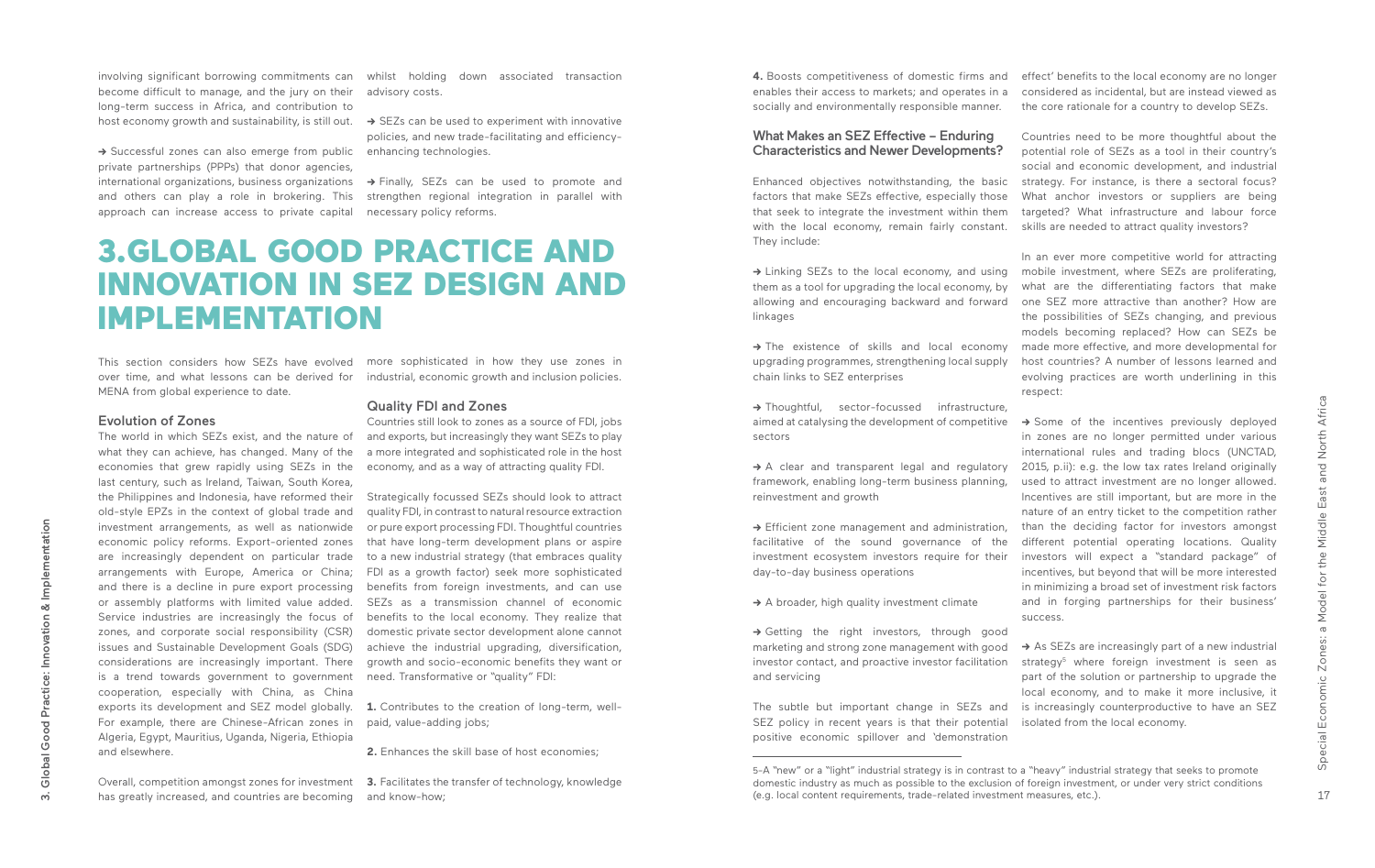**->** Similarly, although one-stop shops and simplified regulations in an SEZ are an advantage, sufficiently supportive business and administrative regimes for the country as a whole are also a positive and **->** Productivity partnerships. For example, Intel in necessary locational factor. Indeed, SEZ investors can never truly thrive in a broader ecosystem devoid of good governance, transparency, strong local supply chains, innovation and skills.

perform in such a manner as to meet international standards, and in particular the aspirations enshrined in the UN's SDGs. There is increasing reputational risk for international investors, who cannot be seen to be operating in exploitative or environmentally unsound ways. Thus, the ILO's "better factories" programme in Cambodia, which began in 2001, for instance, has been found to be effective in promoting good jobs and inclusion in Cambodian SEZ-based garment factories, and has since been replicated in other countries<sup>6</sup>. More recently, the SDGs have set a much broader standard for responsible, socially inclusive investment. Strategies have been proposed, for instance by UNIDO, in terms of how to apply these in an SEZ context.7

### What do Quality Investors want from an SEZ?

What quality investors look for in an investment location, including in SEZs, is changing. Efficient infrastructure, utility, administration and logistics services remain important. But beyond this, quality investors are now looking for sophisticated, creative value propositions. For example:

**→** Foreign investment must increasingly strive to → Productivity incentives.<sup>8</sup> Quality investors, beyond a modest basic set of allowable fiscal incentives, are more interested in the productive viability of an investment. The existence and strengthening of aeronautical training institutes in Morocco has helped attract new and repeated investments by Canada's Bombardier and other companies in the Tanger Med Free Zone.<sup>9</sup> Furthermore, under international trade rules competitive incentive bidding wars are becoming more difficult (Koyama, 2011), and zones naturally need to compete more on productivity incentives.

the MENA region are varied, and the nature of SEZ strategies to deal with their respective challenges will naturally differ. Some MENA countries are the same, other things have however changed: emerging from conflict and require enclaves of stability and opportunity. The challenge to countries **->** Finding good investors is critical. Successful in the region with greater stability and more advanced economies lies more with integrating SEZs and their investors into their host economies and industrial strategies. Amongst those countries proactively engaged in economic development, there are divergent approaches. For example, Jordan has a significant QIZ export processing sector that includes foreign labour; Egypt also has export processing but is experimenting with joint SEZ programmes with China; Morocco has an efficient and rather advanced set of zones around Tanger Med alongside a range of smaller, innovative sectoral zones. At the same time, foreign investment and SEZs across the region face some common identifiable challenges. First, there is the isolation of foreign investors from the local economy, both through divisive incentive regimes, and the general absence of SME suppliers that could be brought into foreign investors' value chains. Second, there is the lack of regional integration, both as a source of suppliers, and as a potential market. Third, there is a limited supply of skilled workers of all levels available to the manufacturing sector (though less so in the

services sectors, which offer great potential).

→ The provision of incentives (a basic SEZ offering in addition to infrastructure) is on the whole becoming less critical. This is because investors value other factors more (e.g. streamlined regulatory procedure, "productivity incentives", etc.), and because international trade rules no longer permit the generous and unchecked incentives on offer in the past. **->** Links to other regional economies have the potential to aid regional economic integration.

The existence of countries at different levels of openness or development offers opportunities for zone strategies, in parallel to efforts at regional integration and trade. For example, any opening of economic relations between Morocco and Algeria would be fruitful, with Morocco's external connections, and Algeria's relatively sophisticated but isolated economy and workforce. Similarly, SEZs, in due course, might offer a gradual way to rebuild Libya's economy, which could be facilitated by improved cross border SEZs with Tunisia.

**->** Policy experimentation partnerships. For example, Zipline and VW invested in Rwanda (in and outside the Kigali SEZ) because the Government of Rwanda was willing to engage in joint policy experimentation MENA region. The predicaments facing the different countries of procedures in a limited geographical area is a good way of kickstarting economic growth. In setting up such zones, some of these things have remained

#### General Strategies

SEZ programmes have been effective in many countries seeking to attract investment and create jobs. As exemplified by the Chinese approach to zones, introducing the necessary stability, infrastructure and streamlined regulatory

for commercial drone and ride-sharing product development for the African market.

Costa Rica was looking for a partnership with the government and education institutions to develop and upgrade an industry through, amongst other things, joint development of electronic engineering skills.

**->** Market access. The nature of market access being sought by investors is changing. Specific (free) trade agreements with advanced markets, like the QIZ regimes, or broader arrangements, such as Morocco's FTA with the US (2004) and Association Agreement with the EU (2000), are therefore important. However, investors are now also increasingly interested in the size of regional markets, and in the existence of regional trade agreements (RTAs) accessible from the SEZ in which they choose to locate.

#### Zone Strategies for MENA Countries

This section seeks to bring together the evidence and thinking on what makes zones effective and sustainable, and highlight an approach that could help unlock the greater potential of SEZs in the

zones in smaller countries in East Asia were often privately managed by companies from countries the host economy's investors come from (e.g. Singapore, Korea, China). A new and deliberate way to foster this outcome can be found in the government-to-government (G2G) zone arrangements between China and African countries forming part of China's Belt and Road initiative. Healy (2018) however observes that such Chinese investments have created linkages to the local economy in some countries (e.g. Ethiopia) but less so in others (e.g. Nigeria); so local linkages are a possibility.

Originally, East Asian countries used exportprocessing zones to manufacture products and export them to the advanced economies of the US and Europe, in particular. More recently, East Asian countries and their SEZs have built deeper linkages with poorer neighbouring host countries. In MENA, if regional integration policies were to be introduced, such cross-border, integrated investment relationships could be very valuable in fostering a similar dynamic.

These strategies remain relevant to MENA countries but, as SEZ good practice has advanced, a number of other approaches should also be considered in SEZ regime design and implementation. For instance,

3. Global Good Practice: Innovation & Implementation

**Good Practice:** 

Global<sup>®</sup>

 $\dot{\mathsf{c}}$ 

Innovation &

Implementation

<sup>6-</sup>See: https://betterwork.org/where-we-work/cambodia/. The now renamed "better work" programme subsequently expanded to cover seven countries (Bangladesh, Cambodia, Haiti, Indonesia, Jordan, Nicaragua, and Vietnam), some 1,600 factories, and 2.2mn workers.

<sup>7-</sup>See: https://www.unido.org/international-conference-industrial-parks-inclusive-and-sustainable-industrial-development and https://www.unido.org/sites/default/files/files/2018-05/UNIDO%20Eco-Industrial%20 Park%20Handbook\_English.pdf.

<sup>8-</sup>See: Healy, 2018.

<sup>9-</sup>For media highlighting of establishment of Morocco's aeronautical training institutions, see: https://www. moroccoworldnews.com/2015/10/169769/morocco-to-launch-new-institute-for-its-nascent-aeronautics-industry/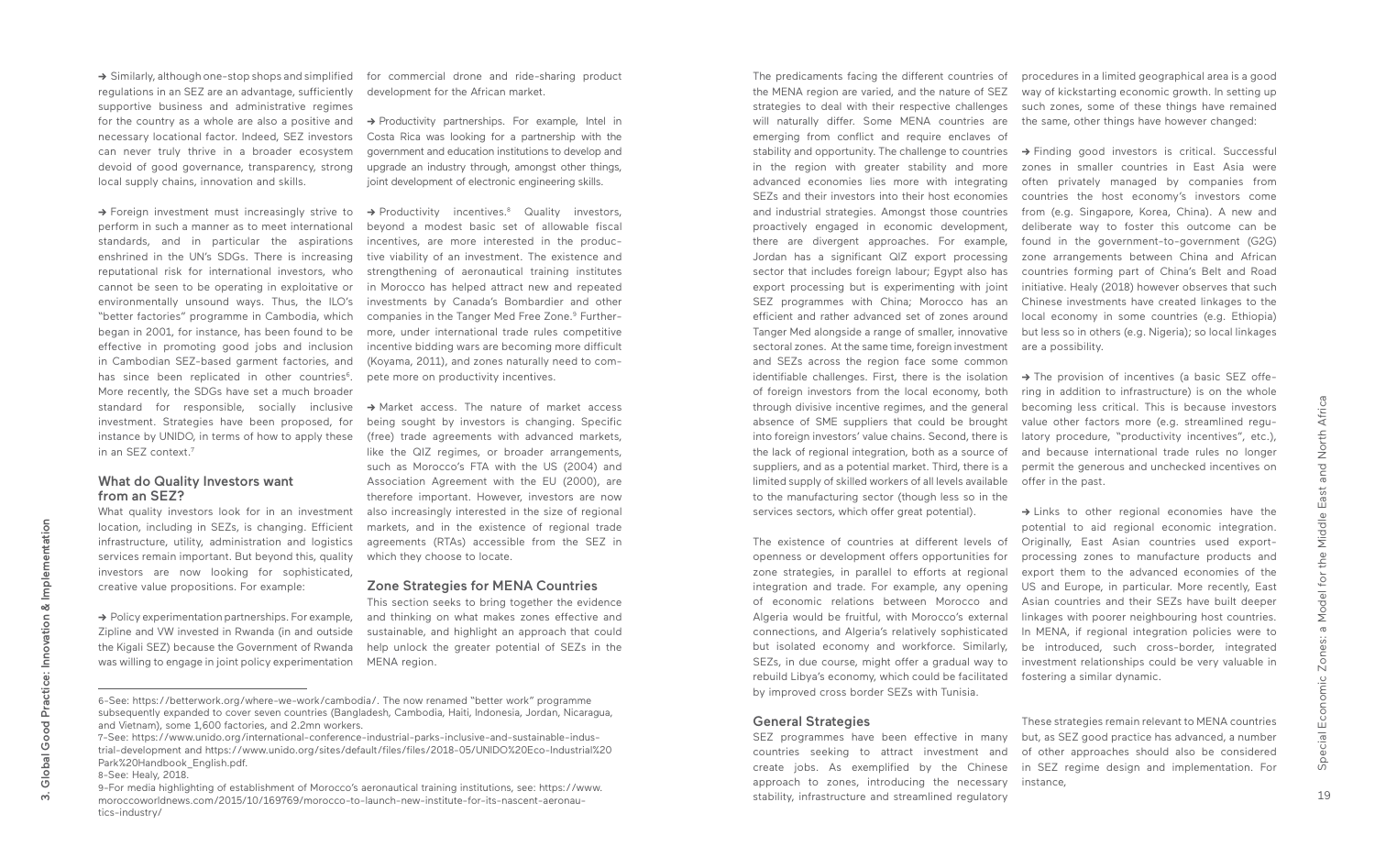→ SEZs should be seen as part of an industrial policy in which comparative and competitive advantages have been considered, and where the intention is to integrate quality foreign investors into the broader national economy. This is in contrast to a pure export-processing approach, although such activities do still have a niche in the region. The development of such an overarching industrial policy, the choice of target sectors and the place of SEZs within it, is an area where donor organizations can play a supportive role.

→ In new industrial policy approaches, zones with a sectoral rather than general focus are an increasingly popular policy tool. This allows their associated support activities to be much more targeted, including investments in and support SEZ approaches are proposed for consideration. for relevant infrastructure and training institutions and, in due course, fostering linkages to start-ups or suppliers serving that industry. Leveraging such measures, zones in more advanced MENA countries can usefully focus on global value chain (GVC) intensive industries (e.g. automotive, electronics) or services (business process outsourcing, call centres) (UNCTAD, 2019, Chapter IV).

→ A more thoughtful approach to embedding SEZs in the local economy is now considered essential. Moran et al. (2016) point to examples of industrial zones for local suppliers being set up next to export processing zones or lead manufacturing investments (e.g. India, South Africa and Malaysia). To better attract quality FDI, it is therefore particularly important to avoid SEZ regulations that discriminate against the creation of local supplier relationships in any way, whether on the basis of physical or regulatory barriers. It can also be effective to encourage databanks and "matchmaking" to assist with supplier selection (Moran et al., 2016).

Expectations are also increasing of SEZs on the inclusion and sustainability front. Labour and environmental standards are today much more carefully monitored by NGOs and in the media, such that the reputational risk to international investors of underperforming in these areas is now much greater. UNCTAD, for one, argues that SEZs, through partnerships between national governments and investors, need to become more

sustainable, consistent with the SDGs, suggesting that "EPZs can enhance competitiveness through a 'role reversal': switching from a narrow focus on cost advantages and lower standards to become champions of sustainable business" (UNCTAD, 2015, p.ii). It offers an exploratory framework for Sustainable Economic Zones giving ideas of what countries, SEZs and their supporters can do for zones to become more sustainable (Table 3).

### Some Specific SEZ Approaches and Ideas for MENA

Based on the economic context and challenges of the MENA region, global good practice in SEZ strategy, and discussions with regional practitioners around the International Workshop, five particular

**1.** Public Private Partnerships and their Underlying Productivity Incentives

Of particular interest to MENA countries is the public private partnership (PPP) approach to SEZs. This involves a host country or particular agent thereof (e.g. a research centre, subnational government) partnering with a foreign investor to develop an SEZ opportunity jointly. For this to work, a country needs to do its industrial strategy homework thoroughly, to identify the viable sector or sub-sectoral opportunities, and then seek out a good commercial partnership to take advantage of them. This partnership might be the genesis of a smaller zone (e.g. EON Reality's deal/ investment to support a virtual reality research centre at the Ben Guerir zone in Morocco), or help with the deepening or repurposing of an existing zone (e.g. Bombardier's investment in TangerMed zone, alongside an industry-wide/government partnership to build up sectoral skills in the aeronautics industry).

**Table 3:** Framework for Sustainable Economic Zones

|                                    | <b>Policies/Standards</b>                                                                                                                                                                                                                                                      | Infrastructure<br>assistance                                                                                                                                                                                                                                                                                                  | <b>Administrative assistance</b>                                                                                                                                                                                            |  |  |
|------------------------------------|--------------------------------------------------------------------------------------------------------------------------------------------------------------------------------------------------------------------------------------------------------------------------------|-------------------------------------------------------------------------------------------------------------------------------------------------------------------------------------------------------------------------------------------------------------------------------------------------------------------------------|-----------------------------------------------------------------------------------------------------------------------------------------------------------------------------------------------------------------------------|--|--|
| General<br>Approach                | Create multi-stakeholder partnerships to<br>identify opportunities and develop an action plan                                                                                                                                                                                  |                                                                                                                                                                                                                                                                                                                               |                                                                                                                                                                                                                             |  |  |
|                                    | Maintains and enforces<br>policies and standards,<br>including:                                                                                                                                                                                                                | Provides services or<br>specialist to insure<br>compliance/offer<br>assistance, including:                                                                                                                                                                                                                                    | Provides guidance and training<br>to companies, covering how<br>to:                                                                                                                                                         |  |  |
| Labour                             | $\rightarrow$ Minimum wage<br>$\rightarrow$ Working hours and<br>benefits<br>$\rightarrow$ Respecting right of<br>unions to be active<br>within the zone<br>$\rightarrow$ Gender equality and<br>related issues<br>$\rightarrow$ Incentives for third-<br>party certifications | $\rightarrow$ Labour inspectors<br>$\rightarrow$ Conflict resolution<br>specialists<br>$\rightarrow$ Reporting hotlines<br>$\rightarrow$ Gender focal points                                                                                                                                                                  | $\rightarrow$ Improve conditions<br>→ Engage in social dialogue                                                                                                                                                             |  |  |
| <b>Environnent</b>                 | $\rightarrow$ Emissions<br>$\rightarrow$ Waste disposal<br>$\rightarrow$ Energy use<br>$\rightarrow$ Incentives for third-<br>party certifications<br>$\rightarrow$ Promoting circular<br>economy                                                                              | $\rightarrow$ Centralized effluent<br>treatment<br>$\rightarrow$ Water reclamation<br>systems<br>$\rightarrow$ Recycling services<br>$\rightarrow$ Hazardous waste<br>management<br>services<br>$\rightarrow$ Alternative energy<br>sources<br>$\rightarrow$ Reporting hotlines<br>$\rightarrow$ Enabling circular<br>economy | $\rightarrow$ Further reduce natural<br>resource use<br>$\rightarrow$ Reduce waste<br>$\rightarrow$ Increase waste<br>$\rightarrow$ Increase recycling<br>$\rightarrow$ Improve energy efficiency<br>Adopt renewable energy |  |  |
| <b>Health &amp; Safety</b>         | $\rightarrow$ Employee health and<br>safety protection<br>$\rightarrow$ Incentives for third-<br>party certifications                                                                                                                                                          | $\rightarrow$ Medical clinic<br>$\rightarrow$ Fire brigade<br>$\rightarrow$ Reporting hotlines                                                                                                                                                                                                                                | $\rightarrow$ Prevent health and safety<br>emergencies                                                                                                                                                                      |  |  |
| Corruption                         | $\rightarrow$ Anti-corruption<br>standards and<br>policies                                                                                                                                                                                                                     | $\rightarrow$ Hotlines<br>$\rightarrow$ Information on re-<br>porting corruption                                                                                                                                                                                                                                              | $\rightarrow$ Build capacity to detect<br>and avoid corrupt<br>business practices                                                                                                                                           |  |  |
| <b>Economic</b><br><b>Linkages</b> | $\rightarrow$ Employer support<br>for staff training and<br>development                                                                                                                                                                                                        | $\rightarrow$ Assistance with<br>local sourcing                                                                                                                                                                                                                                                                               | $\rightarrow$ Identify and upgrade local<br>suppliers                                                                                                                                                                       |  |  |

Countries provide incentives and infrastructure, and investors provide jobs and economic returns. However, these deals and partnerships have the potential to be much more purposeful and developmental. Intel's investment in Costa Rica, established as a Free Trade Zone as part of the attraction process, is a good example of a PPP approach. Costa Rica agreed to provide tailored training and a conducive business environment; Intel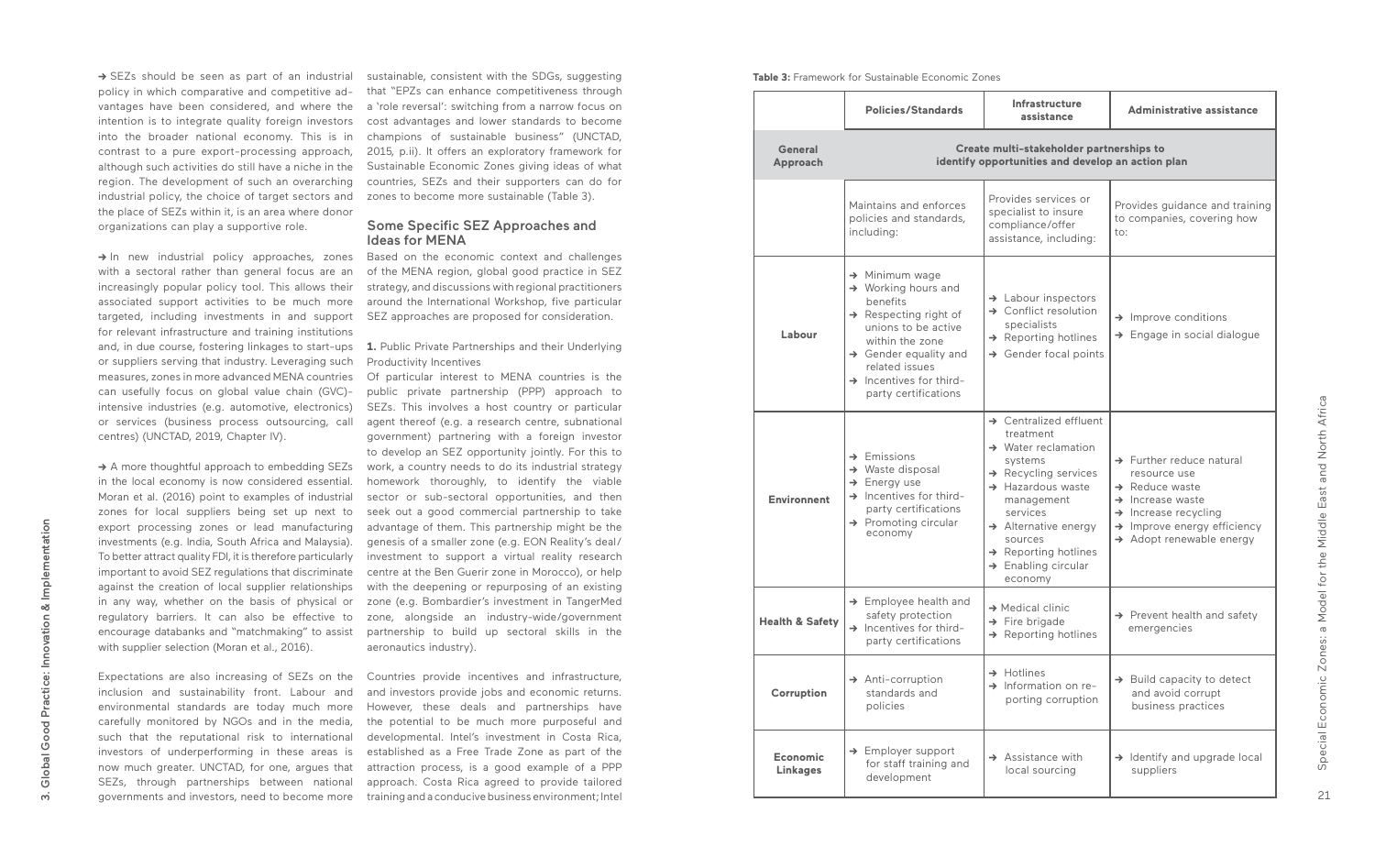helped design electronic engineering curricula, and inserted Costa Rica into the global semiconductor value chain. EON Reality's partnership with the university and relevant government agencies to set up a Virtual Reality training centre to support investment in Ben Guerir is a good example from the MENA region.

Donor agencies, foundations and international organizations can play a valuable and rewarding role in brokering such partnerships. For example, USAID played an important role brokering and supporting the Moroccan partnership with EON Reality. Generally speaking, both good host country investment promotion agencies (IPAs) and effective foreign government commercial services have become much more sophisticated in identifying investment sub-sectors and potential individual investors. Donor agencies can play an as yet underdeveloped role in brokering effective partnerships and facilitating the "productivity incentives" to make such partnerships successful. The US Commercial Service's website for Morocco shows the quality of commercial research and information available to support this process.<sup>10</sup>

Such public private partnerships can help develop brand new industries. For MENA, where the local private sector suffers from the "missing middle" phenomenon, partnerships focussed on building up the raw materials of competitiveness in new industries – i.e. human resources – are essential. Thus, a careful analysis of target SEZ industries **3.** Using SEZs to Support Regional Integration and viable technical skills upgrading strategies is important.

#### **2.** Policy Experimentation Partnerships

opportunities, perhaps in IT, pharmaceuticals, or targeted service sectors. The example from Rwanda of both the drone service company, Zipline, and VW, show what is possible. For this to deliver the best results, countries need to do their homework on industrial strategy and realistic sub-sectoral opportunities, create a healthy sectoral business environment for them within their zones, and then proactively pursue target investments. Again, there is a very clear potential role for donor agencies in supporting industrial strategy development, and the development of either basic zone regulations or more sophisticated experimental regulation.

**4.** Hybridization of Zones to Serve Domestic and social and environmental standards are met. Export Markets

Host governments can use SEZs as policy experimentation partnerships. This can range from experiments in basic economic regulation and openness, along the lines of what the original Chinese zones accomplished, to more sophisticated experimentation with new industries. The former scenario is relevant to post conflict countries such as Libya, whilst the latter is an exciting way forward for proactive governments seeking new A simpler variation might involve proximate zones

SEZs can (through regional sourcing and supply chains) help to promote regional trade and integration, but this role needs a higher-level policy commitment to building economic relations between countries. More successful exporting countries in the region like Morocco, Tunisia and Jordan currently focus on bilateral relations with their key export markets such as Europe and the US, but have limited commercial relations with neighbours. SEZ and investment growth could be much stronger if investors could target a regional market or source inputs from across MENA, for example from other zones focussed on complementary industrial subsectors in neighbouring countries. For example, Moroccan investors could source high-quality moulded plastics from Tunisia.

At a more basic level, cross border zones linking such countries as Tunisia and Libya could also play a developmental role as Libya recovers from conflict. Cross border zone proposals such as the planned Khorgos Zone on the Kazakhstan/China border are a challenging concept, given the need to somehow coordinate different regulatory and fiscal regimes (COMCEC, 2017, p.29). However, they are a powerful idea, and in the context of reconstruction should be explored with the help of donor agencies.

Pure cross-border zones can be very challenging.

near the border with streamlined flows of inputs **5.** Government to Government Partnerships and products between them. Thus, perhaps China is the main proponent of SEZs worldwide: brokered by donor organizations, raw materials as original model, as principal exponent, and and semi-finished manufacture inputs from an SEZ more recently as major sponsor of collaborative in Libya could be used by manufacturing investors zones worldwide. In the context of its Belt and in Tunisia. Also, border zones could be a focus for Road strategy, in particular, China is actively trade and conferencing.

The larger role of SEZs in supporting regional Such zones have the advantage of being wellintegration, and benefitting from it in a virtuous managed, with investors readily identified. For cycle, depends on an active regional economic example, China was instrumental in constructing cooperation strategy. This could be region-and populating the Hawassa industrial Park in wide or begin with something more modest like Ethiopia and, thanks to collaboration with the host the commercial opening of the border between government, there have been linkages established Morocco and Algeria. One challenge with SEZs with the local economy. operating in different countries in customs unions has been the coordination or harmonization of fiscal Countries and their investment promotion agencies and customs incentives/regimes (Koyama, 2011).

SEZs in the MENA Region have tended to be isolated from the domestic economy. Many MENA zones are actually implementing best practices in allowing dutiable sales of SEZ products into the domestic economies of their host countries – for example, Aqaba (ASEZA), Jebel Ali Zone, the Suez Canal Zone at Ain Sokhna, and so on. That said, the flow of inputs/manufactures in and out of SEZs has not happened. This has partly been because of the absence of a strong SME private sector to support and benefit from quality investment. However, there do seem to be other challenges that need to be investigated (see Morocco Case Study in Annex).

New zones and current ones should work towards emphasizing productivity partnerships rather than fiscal deals, and gradually implement policy reform to remove tax treatment differentials. In their future SEZ strategies, MENA countries should emphasize such incentives as sector-targeted infrastructure, productivity partnerships and streamlined regulation.

partnering with MENA (and Sub-Saharan African) governments to establish zones in the region.

need to be proactive to make sure that linkages to the local economy do take place, and that proper

Implementation

<sup>10-</sup>See, for example: https://ma.usembassy.gov/business/commercial-opportunities-morocco/

<sup>11-</sup>See, for example: https://www.bloomberg.com/news/features/2018-03-02/china-is-turning-ethiopia-into-a-giant-fast-fashion-factory. Healy (2018) notes that Ethiopian SEZs have been more successful than Chinese-supported zones in Nigeria, where linkages to the local economy have been less evident.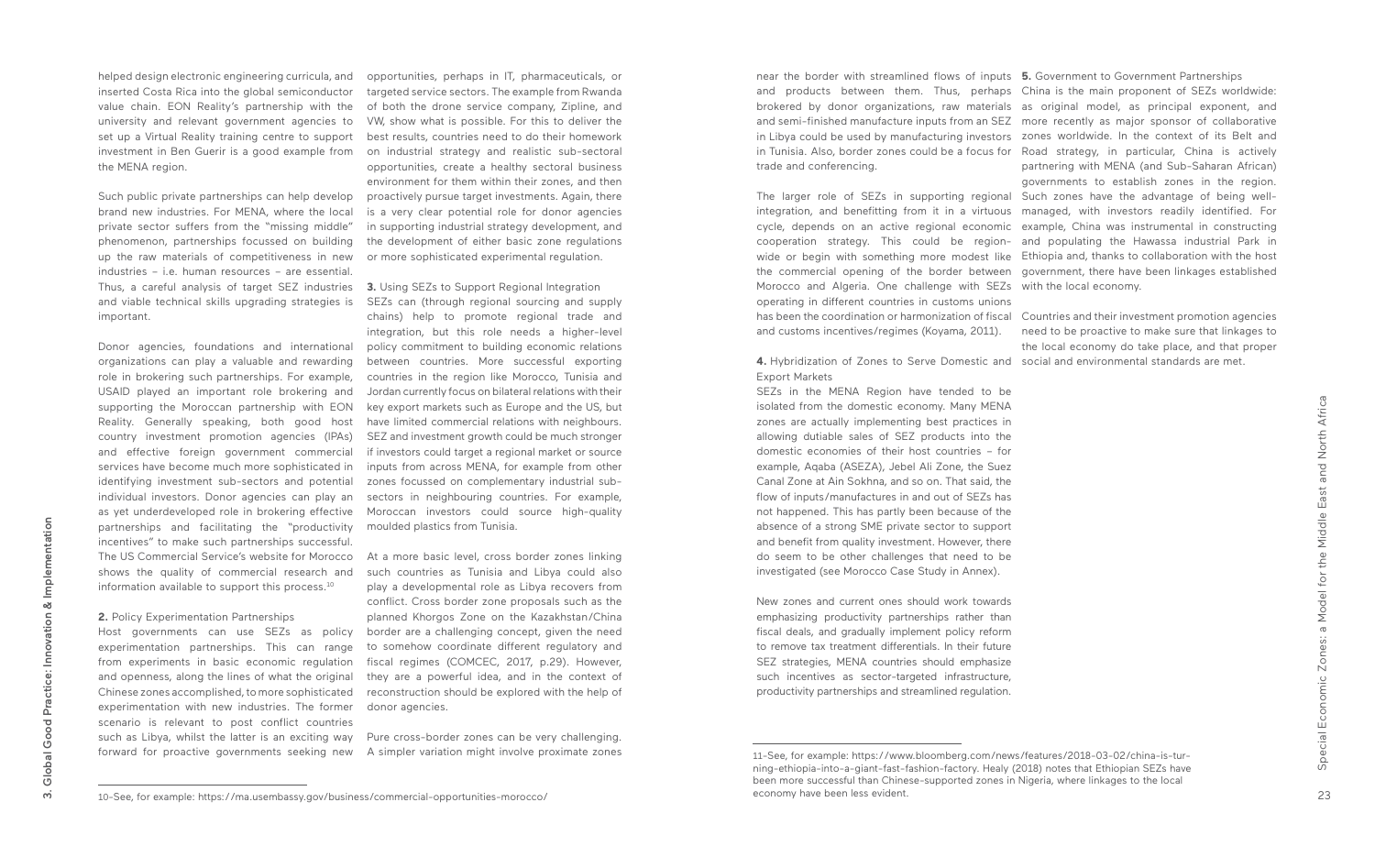MENA countries have clear needs in the areas of **5.** Update, repurpose or redesign existing EPZ or industrial upgrading, diversification, regional economic integration, local economic development, economic inclusion and job creation. SEZs have significant untapped potential to address all of these needs - albeit to different degrees for different zones in different locales. Depending on a country's needs and situation, the following recommendations could enhance the contribution of SEZs to these needs and objectives. Donor agencies, foundations and luable partners in these initiatives.

develop and strengthen SEZs. This involves a proactive IPA function, political will, and active commercial counterparts at EU missions and foreign embassies. Donor agencies can be valuable catalytic partners and instigators of such partnerships.

**2.** Use SEZs as vehicles for policy experimentation. This can be either in terms of basic regulatory development or innovative experimentation in new sectors.

**3.** Develop new industrial strategies that see quality foreign investment, SEZs and linkages with the local economy as essential interrelated components of MENA, this strategizing should also look closely at opportunities in the IT and service sectors. Donor agencies are well-resourced to assist in this type of industrial strategy review and recasting.

**4.** Investigate productivity partnerships where investors and host country institutions collaborate to develop the raw materials of competitiveness – technical and managerial skills – within SEZs or their broader host communities. Donor agencies and foundations can help broker these partnerships, especially with academic and training institutions, benefit from such initiatives. and subnational governments.

**8.** Oiectively investigate opportunities for government-to-government partnerships in zone development, and how they can actively engage and develop the local economy. Chinese-African zone partnerships have great potential, and China is the global expert in exploiting the potential of SEZs, but sound policies and actions on the host-government side are required in order to derive real

international organizations can be active and va-**6.** Consider strategies for regional economic **1.** Pursue public private partnerships (PPPs) to level commitment to some degree of regional integration and collaboration. SEZs can be valuable tools for lengthening value chains but a higherintegration is an essential condition precedent to any SEZ impact on this front. Donors could be involved in investigating how divergent the various MENA SEZ regimes are, and developing a basic lowest common denominator plan for their alignment. One focus should be on how to level the differential tax treatment of SEZ investors. First steps to this end would be a mapping of SEZ regimes region wide; and developing a proposal for harmonized basic SEZ guidelines, and to remove differential tax treatments, thereby enouraging investment based on other investment climate factors.

COMCEC Coordination Office. 2017. Special Economic Zones in the OIC Region: Learning from Experience. October. Istanbul, Turkey: (Prepared by BuroHappold under contract) Standing Committee for Economic and Commercial Cooperation of the Organization for Islamic Cooperation (COMCEC). Available at: http://www.sbb.gov.tr/wp-content/uploads/2018/11/Special\_Economic\_ Zones in the OIC-Region.pdf

FTZ regimes in view of the above considerations; and emphasize and advertise social and environmental credentials. International organizations will enthusiastically collaborate to make zones SDG-compliant, and emphasize their responsible social and environmental standards. The ILO-IFC "Better Factories" programme, for example, has raised the standard for all manufacturing zones.

a single, overarching and integrated approach. In **7.** Be aware of cross-border zone opportunities as and when they arise, for example as Libya recovers from conflict

### **BIBLIOGRAPHY**

Bräutigam, D. and Tang, X. 2011. "China's Investment in Special Economic Zones in Africa: Overview and Initial Lessons," In Thomas Farole and Gokhan Akinci (eds). Special Economic Zones: Progress, Emerging Challenges, and Future Directions. Chapter 4. Washington, DC: The World Bank. Available at: https:// deborahbrautigam.files.wordpress.com/2013/04/2011-brautigam-chinese-investment-in-specialeconomic-zones.pdf

Dassel, K. and Eckermann, K. 2013. Economic Security and Competitiveness: Using Special Economic Zones to Drive Job Creation in MENA. Stamford, CT, USA: Deloitte Development LLC. Available at: https://www2.deloitte.com/content/dam/Deloitte/tr/Documents/public-sector/EN\_Economic%20 Security%20and%20Competitiveness\_16072014.pdf

El-Gohari, A. 2010. "China's Special Economic Zones in Africa: The Egyptian Case." Global Economic Recovery: The Role of China. CEA Conference, University of Oxford. 12-13 July. Available at: http:// www.ceauk.org.uk/2010-conference-papers/full-papers/El-Gohari-and-Sutherland-CEA-Final.pdf

Eliason, Margot. 2019. "EON Reality to Open a Virtual Reality Interactive Center in Morocco." Morocco World News (Online). May 11. Available at: https://www.moroccoworldnews.com/2019/05/272841/ eon-reality-to-open-a-virtual-reality-interactive-center-in-morocco/ (Accessed on: 30 June 2019)

Farid-Said, S. 2015. "Revitalizing Egypt's Economic Zones: A Local Economic Development Model". Research Paper presented to Local Economic Development Department, University of Waterloo, Ontario, Canada. Available at: http://dar.aucegypt.edu/bitstream/handle/10526/4690/Farid%20Said%2C%20 Sherine%20M.%20A.%2C%20MRP--Revitalizing%20Egypt%27s%20Economic%20Zones--A%20Local%20 Economic%20Development%20Model.pdf?sequence=1

Farole, T. and Akinci, G. (eds). 2011. Special Economic Zones: Progress, Emerging Challenges, and Future Directions. Washington D.C.: World Bank Group. Available at: https://openknowledge.worldbank. org/bitstream/

FIAS. 2008. Special Economic Zones: Performance, Lessons Learned, and Implications for Zone Development. April. Washington D.C.: FIAS, World Bank Group. Available at: http://documents.worldbank. org/curated/en/343901468330977533/pdf/458690WP0Box331s0April200801PUBLIC1.pdf

Healy, P. 2018. "The Promises and Challenges of Special Economic Zones." Oxford Urbanists Magazine. June 16. Oxford: Oxford Urbanists. Available at: https://www.oxfordurbanists.com/magazine/2018/6/16/ the-promises-and-challenges-of-special-economic-zones

## 4.WHAT NEXT?

### Ideas for Enhancing the Contribution of SEZs to Inclusive Economic Growth in MENA Countries, and to Regional Economic Integration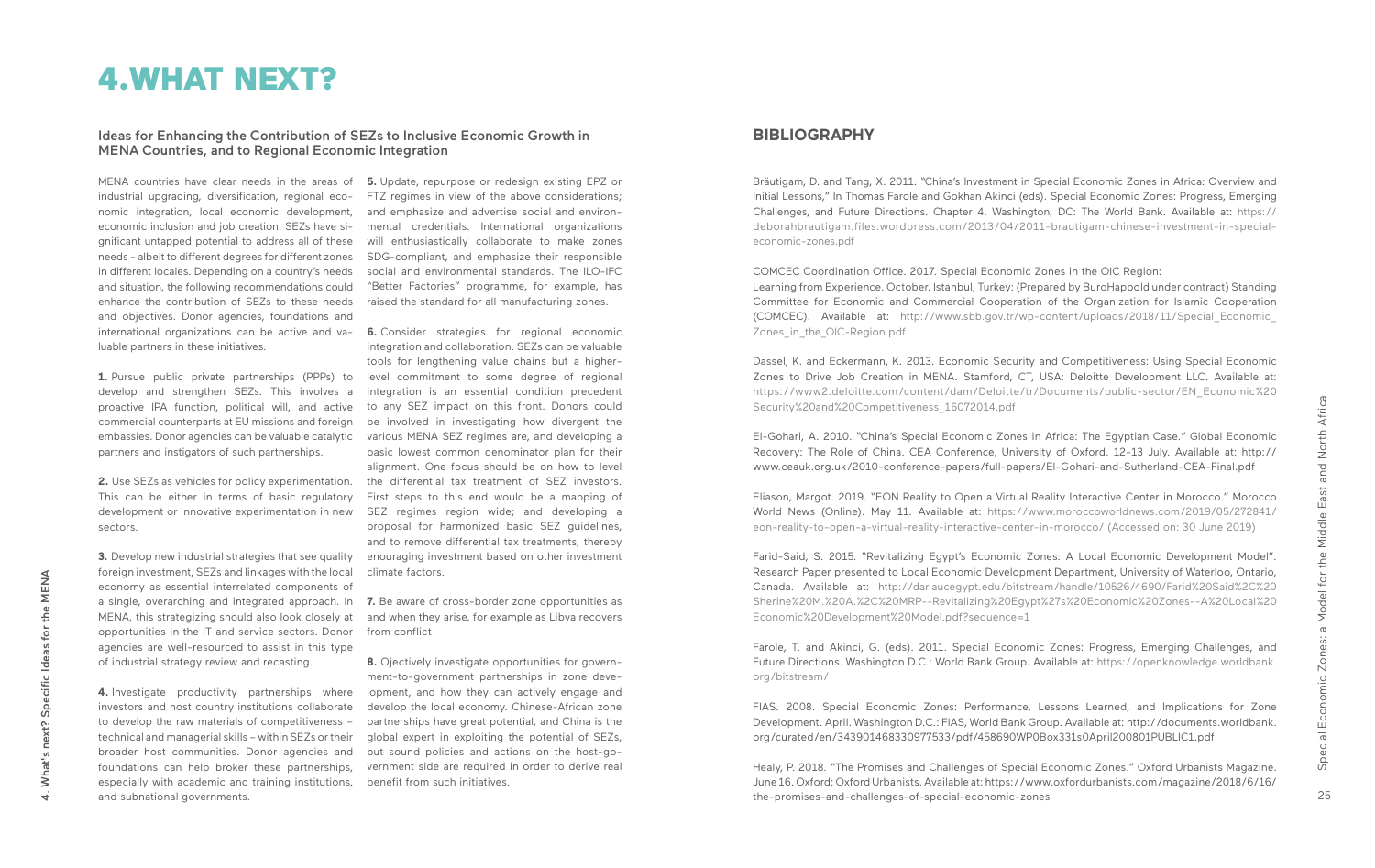Kim, Eunice Jieun. 2017. Greening Industrial Parks – A Case Study on South Korea's Eco-Industrial Park Program. Seoul: Global Green Growth Institute. Available at: https://www.greengrowthknowledge.org/sites/default/files/downloads/ best-practices/GGGI%20Case%20Study\_South%20Korea%20Eco-Industrial%20Park%20Program\_June%202017.pdf

Koyama, N. 2011. "SEZs in the Context of Regional Integration: Creating Synergies for Trade and Investment." Chapter 6. In Farole, T. and Akinci, G. (eds). 2011. Special Economic Zones: Progress, Emerging Challenges, and Future Directions. Washington D.C.: World Bank Group. Available at: https://openknowledge. worldbank.org/bitstreamhandle/10986/2341/638440PUB0Exto00Box0361527B0PUBLIC0.pdf

Moran, T. H., Görg, H. and Seric, A. (2016), Quality FDI and Supply-Chains in Manufacturing. Overcoming Obstacles and Supporting Development. UNIDO and Kiel Institute for the World Economy, Vienna Investment Conference 2016, Discussion Paper. Available at: https://www.researchgate.net/ publication/309243203 Quality FDI and Supply-Chains in Manufacturing Overcoming Obstacles and Supporting Development

Kweka, Josaphat. 2018. "Harnessing Special Economic Zones to Support Implementation of Tanzania's Five-Year Development Plan 2016/17–2020/21." December. Produced under the Support Economic Transformation programme under contract from DFID to the Overseas Development Institute (ODI). London: ODI. Available at: https://set.odi.org/wp-content/uploads/2018/11/Harnessing-SEZs-in-Tanzania\_JKweka\_Final.pdf

Madani, D. 1999. "A Review of the Role and Impact of Export Processing Zones." Washington D.C.: World Bank. Available at: http://siteresources.worldbank.org/INTRANETTRADE/Resources/MadaniEPZ.pdf

Moran, T. 2011. International Experience with Special Economic Zones (SEZs): Using SEZs to Drive Development in Countries around the World. October. Johannesburg, South Africa: Centre for Development and Enterprise. Available at: https://www.cde.org.za/wp-content/uploads/2018/07/Special-Economic-Zones-Lessons-for-South-Africa-from-international-evidence-and-local-experience-CDE-Report.pdf

Zeng, D. 2016. "Special Economic Zones: Lessons from the Global Experience." PEDL Synthesis Paper Series, No. 1. London: Private Enterprise Development in Low Income Countries (a DFID programme implemented by the Center for Economic Policy Research – CEPR). Available at: https://assets. publishing.service.gov.uk/media/586f9727e5274a130700012d/PEDL Synthesis Paper Piece No 1.pdf

Nelson, Roy. 2009. Harnessing Globalization: The Promotion of Nontraditional Foreign Direct Investment in Latin America. University Park, PA: Penn State University Press.

Nelson, Roy. 2000. "Intel's site selection decision in Latin America." Thunderbird International Business Review. 42(2) Mar/Apr., pp. 227-49. Phoenix, Arizona: Thunderbird – The American Graduate School of International Management. Available at: http://besana111.com/ileana/cursos/2011/IN2003/pdf/ IntelCR\_sem8.pdf

UNCTAD. 2015. Enhancing the Contribution of Export Processing Zones to the Sustainable Development Goals: An Analysis of 100 EPZs and a Framework of Sustainable Economic Zones. New York and Geneva: United Nations. Available at: https://unctad.org/en/PublicationsLibrary/webdiaepcb2015d5\_en.pdf

UNCTAD. 2019. World Investment Report 2019: Special Economic Zones. Geneva: UNCTAD. Available at: https://unctad.org/en/PublicationsLibrary/wir2019\_en.pdf

Vats, A., DeClerq, M., Clements, S., and Chen, X. 2018. Special Economic Zones as a Tool for Economic Development: Over-hyped white elephants or valuable economic enabler in today's increasingly globalised market place? New York: Oliver Wyman. Available at: https://www.oliverwyman.com/content/ dam/oliver-wyman/ME/banners/Special%20Economic%20Zonesdigitalrev.pdf

Zeng, D. 2015. "Global Experiences with Special Economic Zones – With a Focus on China and Africa." Paper Presented at the Investing in Africa Forum, Addis Ababa organized by The World Bank Trade and Competitiveness Global Practice. February. Available at: https://www.worldbank.org/content/dam/ Worldbank/Event/Africa/Investing%20in%20Africa%20Forum/2015/investing-in-africa-forum-globalexperiences-with-special-economic-zones-with-a-focus-on-china-and-africa.pdf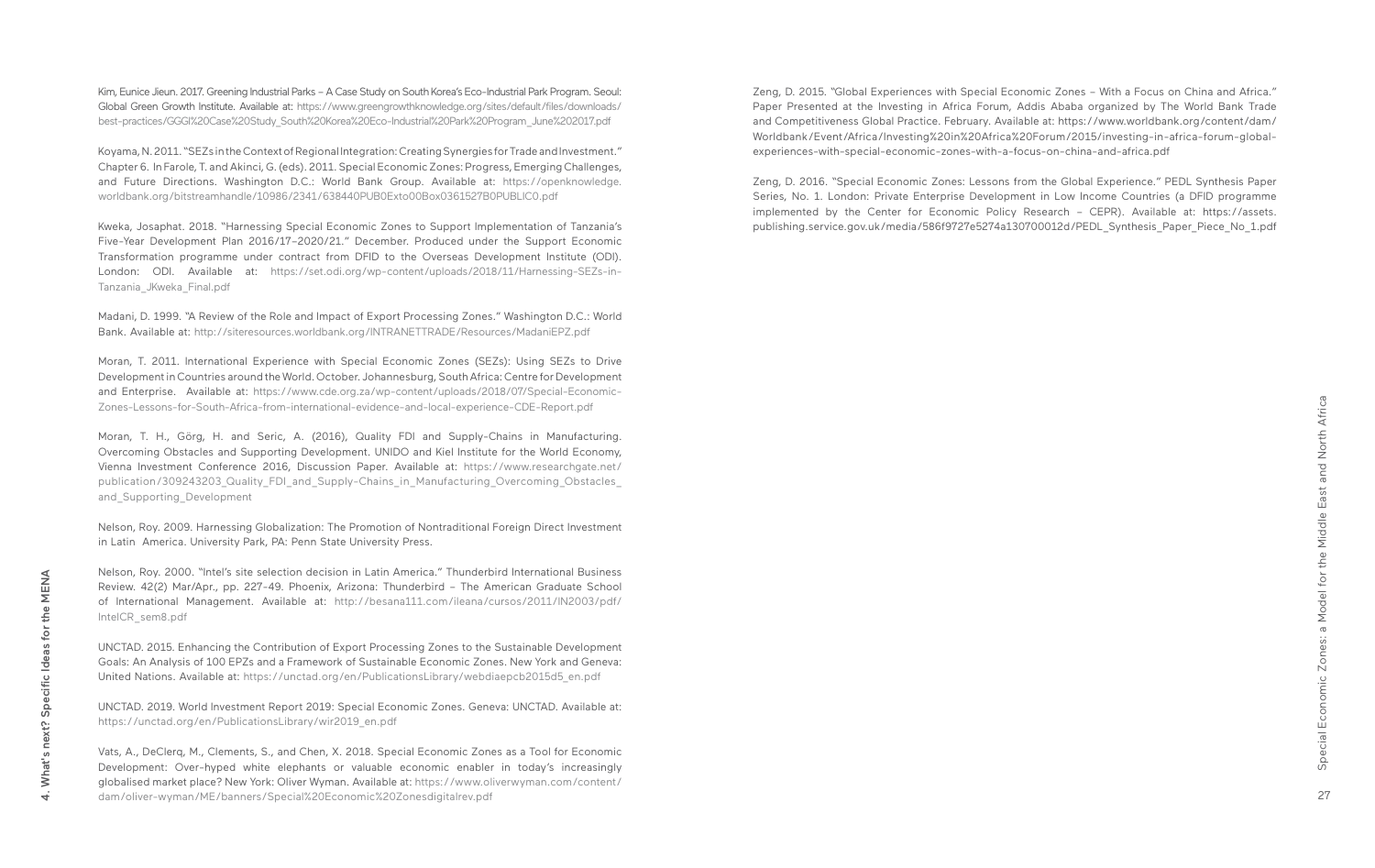of the contribution of Special Economic Zones Monge-González (2017) for one argues that the (SEZs) to the growth and development of the Intel investment had a limited developmental impact countries in which they are located. The bottom until 2013, but the latest upgrade to a research and line is that SEZs can have a transformational impact on national economies, but that few countries have much more transformational potential, if exploited as of yet managed to achieve this. The main East well, for Costa Rica. Asian originators of the idea and practice (China, best examples of success, whilst some others are proactively moving in the right direction.<sup>12</sup>

### **Introduction**

In recent years there has been some reassessment a country's transformational developmental ends. development and shared services hub for Intel has

the implementation and exploitation for economic development of SEZs (see Figure 2). Some countries have successfully used SEZs to transform their national economies – a tool for industrial upgrading and growth. Others have had limited success in transforming their economies through SEZs despite significant FDI inflows, increased exports, and some are proactively and continuously seeking to embed SEZ investors in the host economy and derive benefits, whilst others continue to treat/ accept SEZs as enclaves. Other countries have gone through the process of setting up SEZ regimes but either not attracted investment, or have sought to derive rents and income but no transformational benefits beyond that.

sometimes major employment generation. Of these **N.B.** As in the main text, the term SEZ is used to denote the broader concept of a separate geographical area benefitting from some combination of administrative streamlining, soft and hard infrastructure provision, and incentive provision. It is used alongside, and sometimes interchangeably with, the particular term in a country, such as EPZ or Free Zone.

Taiwan RoC and South Korea) have been the This Policy Brief focusses on four case studies that In fact, there is a continuum of success/failure in that have successfully or less successfully exploited hold valuable lessons for the countries of MENA. They are South Korea, Morocco, Mauritius and Costa Rica. Additional case studies from countries SEZs for national development would be valuable in due course. A standard format is used for the case studies to make them more useful/accessible. Also, it is worth noting that measures of impact vary in availability and reliability.

long been held up as an example of (i) how to do investment promotion well, and (ii) how to use such an investment in the context of an SEZ regime to

**Figure 2:** Continuum of SEZ Implementation Success in terms of becoming embedded in, and transforming, surrounding national economies

For example, Costa Rica's SEZ regime, and the each case study, and these are included after incorporation of Intel's 1996 investment into it, has each Case Study, in addition to relevant in-text N.B. Selected key resources were used to compile references and footnotes.

| <b>Transformational</b><br><b>Success</b>                                                                                                                             | <b>Limited Transformational Impact</b>                                                                                                                                                                                                                                                                                              | <b>Generally</b><br>unsuccessful                                                                                                                                                                                                                                              |                                                                                                                                                                                                                              |
|-----------------------------------------------------------------------------------------------------------------------------------------------------------------------|-------------------------------------------------------------------------------------------------------------------------------------------------------------------------------------------------------------------------------------------------------------------------------------------------------------------------------------|-------------------------------------------------------------------------------------------------------------------------------------------------------------------------------------------------------------------------------------------------------------------------------|------------------------------------------------------------------------------------------------------------------------------------------------------------------------------------------------------------------------------|
|                                                                                                                                                                       | moving in a positive<br>direction                                                                                                                                                                                                                                                                                                   | further progress unclear/<br>pending/assessment<br>required                                                                                                                                                                                                                   |                                                                                                                                                                                                                              |
| Characteristics:<br>national policies<br>adapted based on<br>SEZ experiments;<br>successful backward<br>linkage programmes<br>have upgraded<br>surrounding<br>economy | <b>Characteristics:</b><br>steadily shifting from<br>enclave-type SEZs to<br>embedded SEZs; more<br>transformational SF7s<br>being launched around the<br>country;<br>human resource policies<br>being updated nationally<br>thanks to SEZ success:<br>active promotion of<br>transactions and learning<br>across the SFZ membrane. | Characteristics:<br>SEZs have remained<br>enclaves with limited/<br>stagnant domestic value<br>added (DVA). Investments<br>rather footloose, and<br>vulnera-ble to relocation<br>to lower cost locations.<br>Limited progress in<br>capturing higher parts of<br>value chains | <b>Characteristics:</b><br>Limited success<br>in attracting FDI;<br>bureaucratic<br>impediments;<br>predatory state<br>seeing SEZs/FDI<br>as a source of<br>rents rather than<br>transformation; SEZ<br>location unsuitable. |
| China<br>Taiwan (RoC)<br>South Korea                                                                                                                                  | Costa Rica<br>Morocco<br>Mauritius                                                                                                                                                                                                                                                                                                  | Vietnam<br>Ethiopia                                                                                                                                                                                                                                                           | Kenya<br>Liberia<br>Central Asia                                                                                                                                                                                             |

# 5. CASE STUDY ANNEX

annex 5. Case study annex study  $\mathbb O$ Ö ம்

<sup>12-</sup>China is home to some half of the SEZs registered by UNCTAD, and other countries have much to learn from SEZ implementation in China. Some countries have worked closely with the Chinese government or Chinese SOEs to set up zones in Africa and elsewhere, which have brought benefits, but it is unclear whether those national economies are using these SEZs to transform their national economies, as China once did.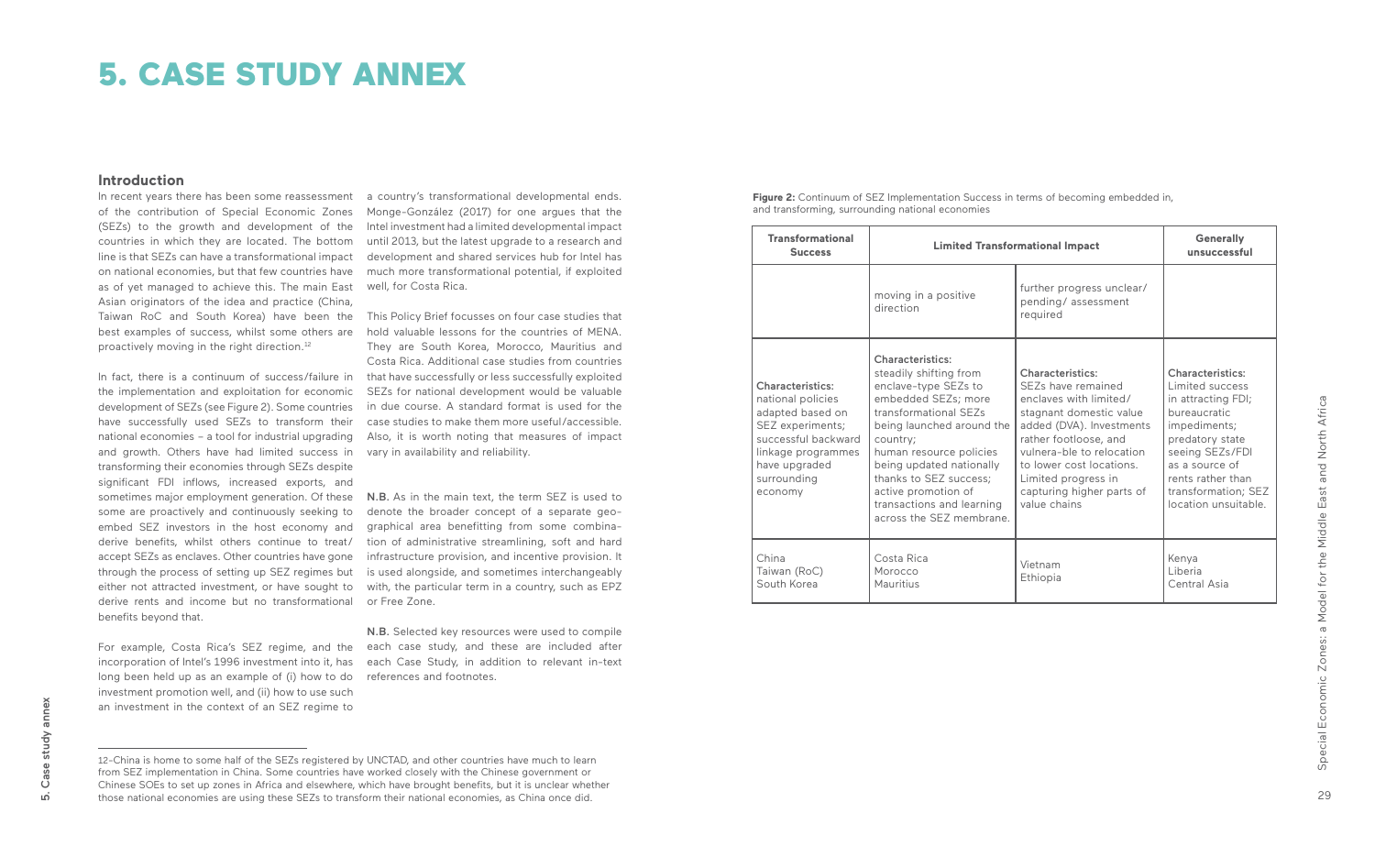South Korea's<sup>13</sup> early EPZ regime (1970-1990) combined an enclave SEZ approach with a significant and effective backward linkage programme. From the 2000s, following the Asian Financial Crisis, EPZs were upgraded and a new breed of large open SEZs was introduced with a stronger sectoral approach as part of a comprehensive national industrial strategy modernization.

### Introduction (Timeline/Rationale/Challenge)

The objective of South Korea's Export Processing Zone (EPZ) regime was to acquire world-class technology, and upgrade the surrounding economy, whilst maintaining an import substitution (IS) and export only strategy for the rest of the economy.

The EPZ regime was launched in 1970, with the Masan EPZ beginning operations in 1971. Domestic input to EPZ manufacturing operations increased steadily and quickly over the first decade, and by 1990, the surrounding economy had achieved the continued in South Korea after the Asian financial crisis. The upgraded EPZs and new Korea Free Economic Zones (KFEZs) took a more modern and nationwide approach. As part of a national industrial strategy they had a greater sectoral focus (including sector-focussed incentives), significantly upgraded administrative efficiency, and greatly improved logistics and transportation.

→ Backward linkage / local supplier policies were fundamental. In the first era (1970-90), EPZs were seen as a technology learning opportunity, and the backward linkage programme was fundamental. "When the Masan Zone began operations in 1971, domestic firms supplied just 3.3 percent of materials and intermediate goods to firms in the zone. Four years later, they supplied 25 percent and, eventually, 44 percent. Consequently, domestic value added increased steadily from 28 percent in 1971 to 52 percent in 1979." (White, 2011, p.194)

→ The Government of Korea (GoK) had specific policies to encourage backward linkages. For example, local companies supplying SEZ firms had preferential access to intermediate and raw materials.

### Policies and Strategy

→ An enclave approach to EPZs (with an effective learning membrane) was complementary to the import substitution (IS) approach to the surrounding economy. SEZs/EPZs were marginalized by the late 1980s.

The design and growth of EPZs in South Korea was a priority national initiative, and specifically targeted the upgrading of the local economy. In the 1970- 90 era of mercantilist global development this technological learning approach could viably exist alongside a complementary import substitution policy. Key policies included the following:

## 5.1 SOUTH KOREA

technological level of the EPZs. A new era of SEZs EPZ firms, (ii) there was a machinery fund for → Most tax and duty incentives applied to the country as a whole, and were not the defining characteristic of EPZs. Thus, (i) tax and duty rebates were provided to domestic firms supplying companies supplying EPZ firms; and (iii) proactive local authorities supported training and capacity building initiatives.

logistic capabilities, and new logistics-focussed By 2010 the importance of zones for attracting zones were established.

**->** EPZ firms did benefit from significant land and rent subsidies.

**->** Following the Asian Financial Crisis (1997- 9), from around 2002, Korean SEZ policy moved from enclave FTZs to large multi-use SEZs. Manufacturing zones were upgraded with enhanced

FDI was significantly reduced. Over the period 2004-14 only 7 percent of firms (749 firms) and 21 percent (\$95bn) of the total FDI inflows to Korea were through SEZs. Provincially driven Foreign Investment Zones (FIZs) were the main hosts.

### Takeaways, Lessons and the Future

Korea's EPZs fulfilled a crucial role in the early decades of industrialization (1970-90), generating significant exports with ever increasing domestic value-added. The GoK actively encouraged domestic firm inputs to, and learning from, foreign firms. In the modern era since 2000, Korea has adopted a much more open approach to zones focussed around specific industries, research and development, and so forth. Companies are encouraged to locate there for their knowledge and expertise, whether they are domestic or foreign.

The GoK was strategically and fundamentally involved in building skills and the capacity of the domestic private sector using investing firms. This involved both strong policies, and financial and fiscal incentives. Backward linkages were very important, and the responsibility for that lay with the proactive integration of local and foreign firms though an effective industrial development strategy.

The nature of incentives has evolved over time towards a focus on innovation, skill building, appropriate logistical and industry infrastructure, and the encouragement of carefully identified sectors. In a world where trade-focussed incentives are more restricted, this sectoral and public goods focus is particularly appropriate for countries seeking to exploit zones today.

**->** Korea Free Economic Zones (KFEZs) regime launched after 2002 reflecting a shift to open, multiuse zones (e.g. Incheon). Logistics capabilities were upgraded, administrative procedures significantly streamlined, and sectoral strategies emphasized. There was a significant emphasis on logistics and transportation access.

**->** KFEZs have a more significant exemption regime, but targeted towards particular sectors in line with industrial strategy

### Economic/Transformational Impact<sup>14</sup>

South Korea's EPZ programme was extremely successful, and was instrumental in stimulating nationwide economic transformation, especially over the 1970-90 period. The FTZs (Masan in particular) fulfilled an important role over that period. Since then, and in general terms, FDI has been of less importance to Korea than to other countries. As of 2016 Korea's stock of inward FDI amounted to 13.2 percent of GDP, much lower than the UK (57%), the US (31%) or Germany (31%) (Frederick and Lee, 2017).

Between 1973 and 1982 exports from Masan EPZ grew from \$145mn to \$601mn, whilst imports grew from \$91mn to \$281mn. This indicates a significant increase in the value of domestic inputs and sales to the local market, and a rise in value added per worker from \$1,450 to \$10,340. Employment at the Masan zone rose from 21,000 in 1973 to 26,000 in 1982, and just under 40,000 at its peak in 1986. Employment subsequently declined with the transition from labour-intensive to more capitalintensive industries. Most early investment was in textiles and clothing, but by 1993 90 percent was in electronics and electrical industries, with R&D and high tech investment growing steadily.

<sup>13-</sup>This case study draws heavily on an earlier detailed case study prepared by Locus Economica. The author would like to thank Jean-Paul Gauthier of Locus Economica for both sharing the case study, and providing invaluable comments on the Policy Brief itself.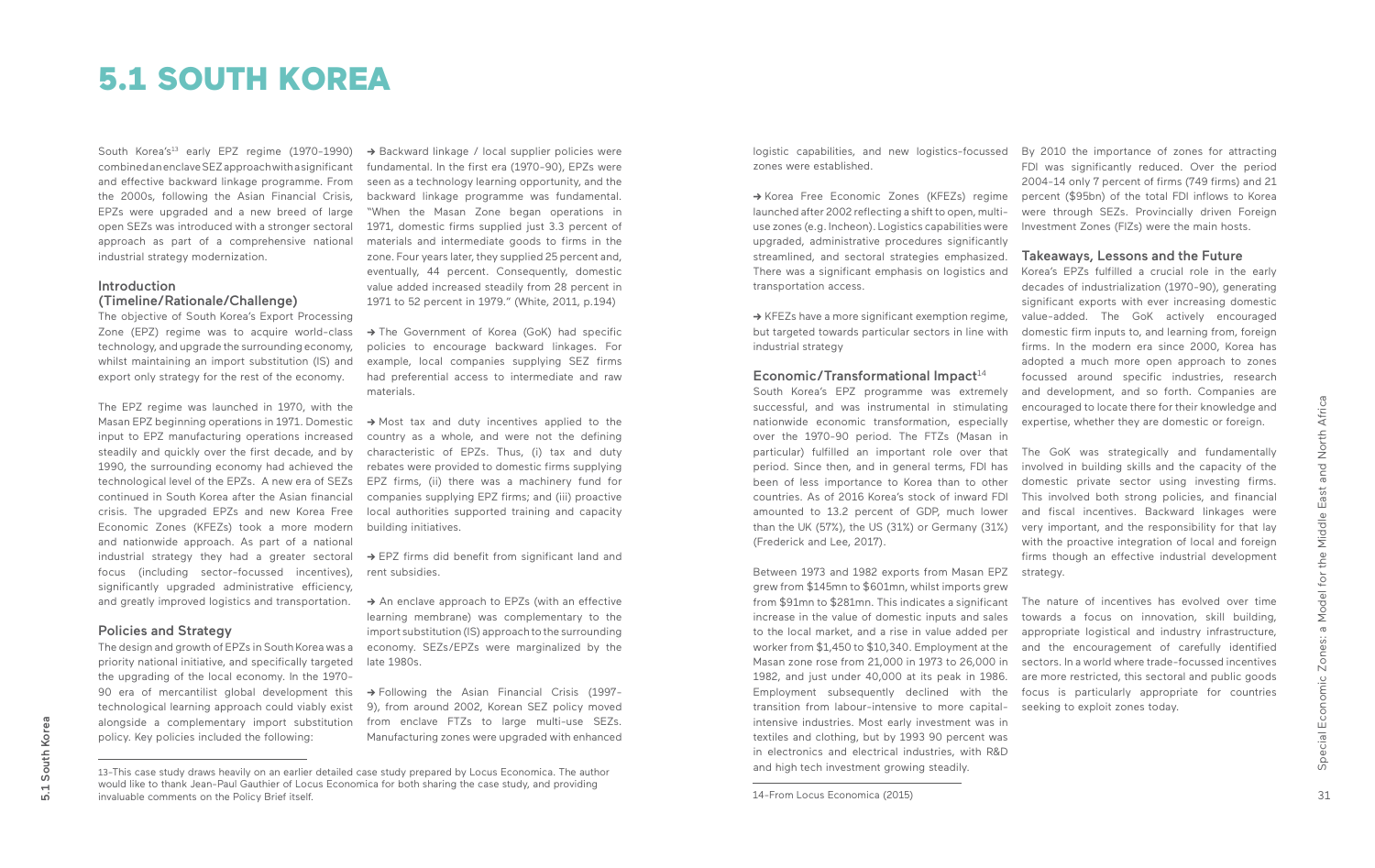33Special Economic Zones: a Model for the Middle East and North Africa Special Economic Zones: a Model for the Middle East and North Africa 33

### **SELECTED CASE STUDY RESOURCES**

Aggarwal, Aradhna. 2019. "SEZs and economic transformation: towards a developmental approach." Transnational Corporations 26/2 (pp.27-47). Geneva: UNCTAD. Available at: https://unctad.org/en/ PublicationChapters/diaeia2019d2a2\_en.pdf

Frederick, S. and Lee, J. 2017. "An Introduction to Korea's Economy." In Korea in Global Value Chains: Pathways for Industrial Transformation. Available at: https://gvcc.duke.edu/wp-content/ uploads/2017-09-27\_CH2-Introduction-to-Koreas-Economy.pdf

Locus Economica. 2015. "South Korea Export Processing Zones Case Study." November. Mimeo.

Madani, D. 1999. "A Review of the Role and Impact of Export Processing Zones." Washington D.C.: World Bank. Available at: http://siteresources.worldbank.org/INTRANETTRADE/Resources/MadaniEPZ.pdf

Warr, P. 1984. "Korea's Masan Free Export Zone: Benefits and Costs." The Developing Economies 22:2. June. Pp 169-184. Available at: https://onlinelibrary.wiley.com/toc/17461049/1984/22/2

White, Justine. 2011. "Fostering Innovation in Developing Economies through SEZs." Chapter 8, pp.183- 206. In Farole, T. and Akinci, G. (eds). 2011. Special Economic Zones: Progress, Emerging Challenges, and Future Directions. Washington D.C.: World Bank Group. Available at: https://openknowledge.worldbank. org/bitstream/handle/10986/2341/638440PUB0Exto00Box0361527B0PUBLIC0.pdf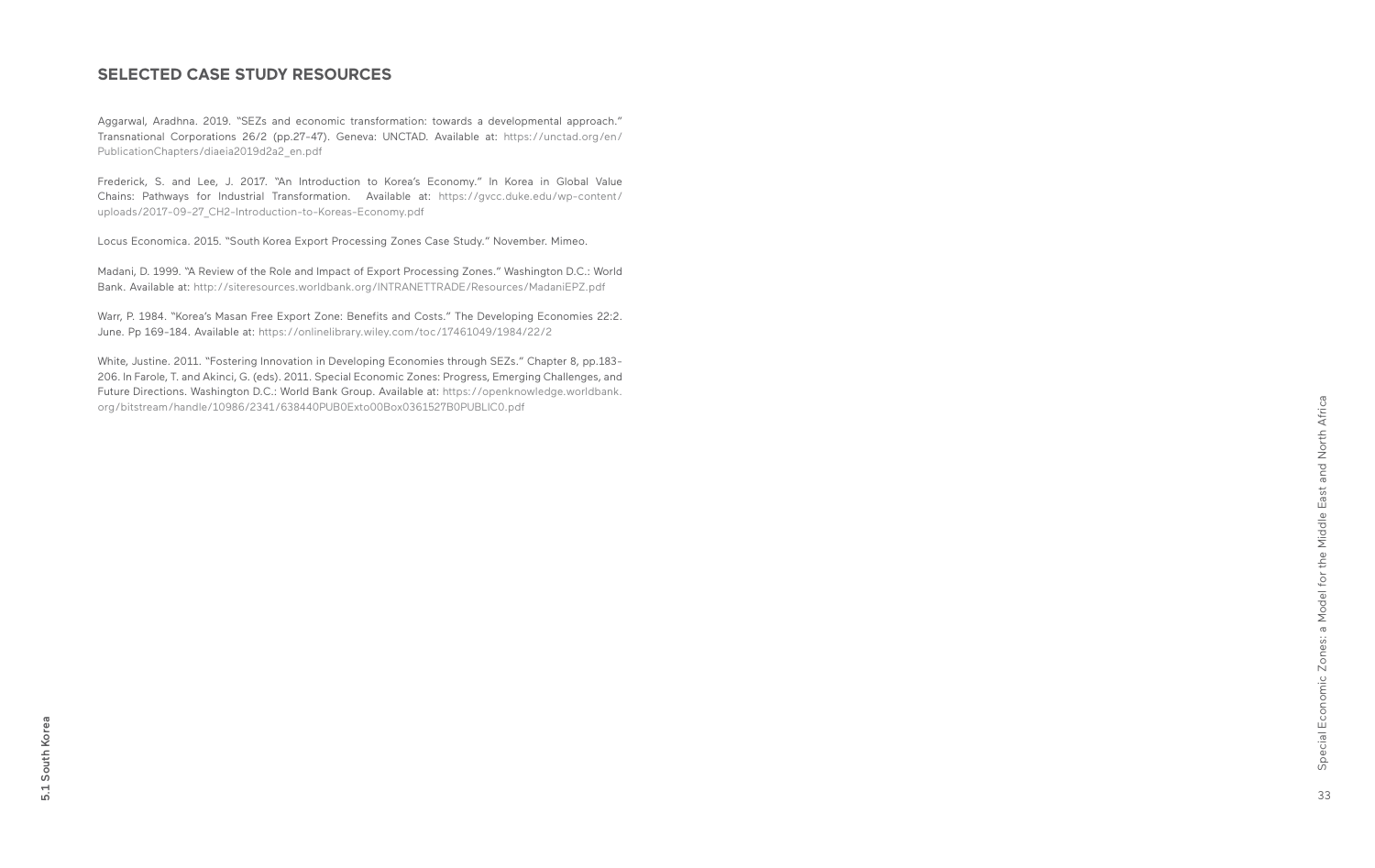35

### Introduction (Timeline/Rationale/Challenge)

The zones, focussed primarily on the automobile and aerospace industries, have generated much employment, and much trade; so far it has been less effective in upgrading the surrounding or national economy. Nevertheless, other recent initiatives, exemplified by a Virtual Reality partnership around the Ben Guerir Zone, point to efforts to upgrade and integrate other zones with the local economy.<sup>15</sup>

The creation and expansion of the Tanger Med complex of SEZs began with the enactment of the SEZ Law 19-94 (1995), a strategic speech by King Mohammed VI in 2002, and the establishment of the Tanger Med Special Agency (TMSA), a onestop shop, in the same year. The zones are part of the hinterland of the vastly expanded Tanger Med port, with its significant logistical advantages.

Prior to the focus on SEZs from 1995, Morocco had experimented from the 1960s and 70s with industrial zones (IZs) across the country with the objective of supporting SME and regional development. An Investment Code in 1983 introduced grant incentives to support the growth of underprivileged towns. However, over the years the IZs received limited private investment, or infrastructure support from the government. Morocco's import substitution era until the early 1980s was followed by IMF-guided structural adjustment.

### Policies and Strategy

As part of the focus on key industries, the Government of Morocco (GoM), local authorities, and industry organizations, did recognize the need to build up human resource capacity and technical skills. Thus, the Moroccan Industry Association for Automotive Producers (AMICA) played an important role in training and skills development, including in the operation of the Institute for Vocational Training for the Automotive Sector (IFMIA). IFMIA is largely managed by Renault, but receives support from GoM and a variety of donor agencies and companies. A similar institute and arrangement exists for the aerospace sector.

Morocco's efforts to establish and exploit SEZs and introduce significant foreign investment began with the enactment of the SEZ Law in 1995. This exempted investors from customs, forex and trade regulations affecting the domestic economy. This

# 5.2 MOROCCO TANGER MED AND OTHER SEZS

new strategy received the highest level support from the new King Abdullah in 2002, which led to the mass mobilization of resources to expand the Tanger Med port and the construction of an SEZ complex in its hinterland centred on the automobile and later aerospace industries.

> all managed by TMSA, of which the Tanger Free Zone (TFZ) is the largest. TFZ hosts some 475 firms of the total of 800, and has created some 70,000 jobs (Oxford Business Group, 2018). Total private industrial investment is in the region of \$3.5bn.<sup>19</sup>

In addition to the significant infrastructure and logistics investment, additional major incentives were provided in the form of the Hassan II fund which could provide grants of up to 30 percent of land and building costs, and 10 percent of capital expenditure. Administration procedures were streamlined, and marketing efforts ramped up, with the establishment of a highly professional Tangier Med Special Agency (TMSA) as a one-stop shop in 2002.

Various evidence suggests, however, limited backward linkages to, and upgrading of, the surrounding economy. "(…) The bigger issue lies in foreign companies' lack of integration with the broader Moroccan economy (…), 'you manage to attract Renault (…) but Renault will try to avoid employing Moroccans in high-level positions within

15-See: https://www.usaid.gov/morocco/fact-sheets/bridging-skills-gap-through-virtual-reality

the factory because they don't trust Moroccan in figures highlighting the significant export engineers – the quality of human capital in Morocco is pretty low – and the reason is that the education system in Morocco is largely insufficient."<sup>16</sup>

trade – in terms of customs duties and taxes – There are six SEZs or free zones in the Tangiers area, More importantly, the GoM appears to have paid limited attention to facilitating connections and between the SEZs and national territory (e.g. in comparison to the Korea case). $17$  Sales on the domestic market are considered exports and attract applicable duties and taxes (WTO, 2015, p.66). No provision appears to be made to facilitate processing by companies outside the zone, and later re-inclusion in the SEZ value chain. Anecdotal evidence suggests that local imports to SEZ electronic engineering companies may be limited to non-specialized packaging material.<sup>18</sup>

volumes passing through the port. In the interest of improving the performance of the SEZ in terms of its contribution to strengthening the national economy there is a need for independent tracking or think tank research in this area.

The five other free zones in the region are Renault's Melloussa Park, Tangiers Automotive City (TAC), Fidneq Commercial Free Zone, Tétouan Park and Tétouanshore. The combined social impact of these zones is sizeable. Renault is responsible for around 10,000 jobs, and the Tanger Med operation is the largest auto production facility in Africa.

### Takeaways, Lessons and the Future

The six SEZs in Tangiers are extremely efficiently and professionally managed by TMSA, and have generated significant investment and employment. The zones serve their industrial clients well, and Tangiers is an impressive industrial enclave.

From around 2015, the Government of Morocco has become increasingly aware of the importance of upgrading the local economy, including through greater integration with and greater benefits being derived from foreign investors, and the SEZ modality. The SEZ Law was updated in 2016, and various donors are helping with new zones and reviving old industrial zones.

### Economic/Transformational Impact

Performance statistics on the Tangier Med Free Zone are somewhat elusive, and often subsumed

16-Riccardo Fabiani of the Eurasia Group political risk consultancy, quoted in the U.S. News, 5 July 2016. See:

https://www.usnews.com/news/best-countries/articles/2016-07-05/is-bigger-the-best-path-to-development (accessed 23 Sept 2019).

<sup>17-</sup>Vidican-Auktor and Hahn (2017, pp.28-31) try to evaluate the degree of local integration and capacity building, note that reliable information is hard to come by, but conclude based on extensive field interviews that integration is very limited, and much lower than had originally been targeted. The issue appears to be partly technological sophistication, partly taxes and duty issues; but clearly the GoM needs to be more proactive in building technical capacity of the workforce and local industry. 18-Site visit as part of Policy Brief preparation and conference, June 2019. 19-See also TangerMed's 2018 Investment Presentation (p.68). Available at: https://www.tangermed.ma/wpcontent/uploads/2018/10/Memo\_investissement\_TM\_2018.pdf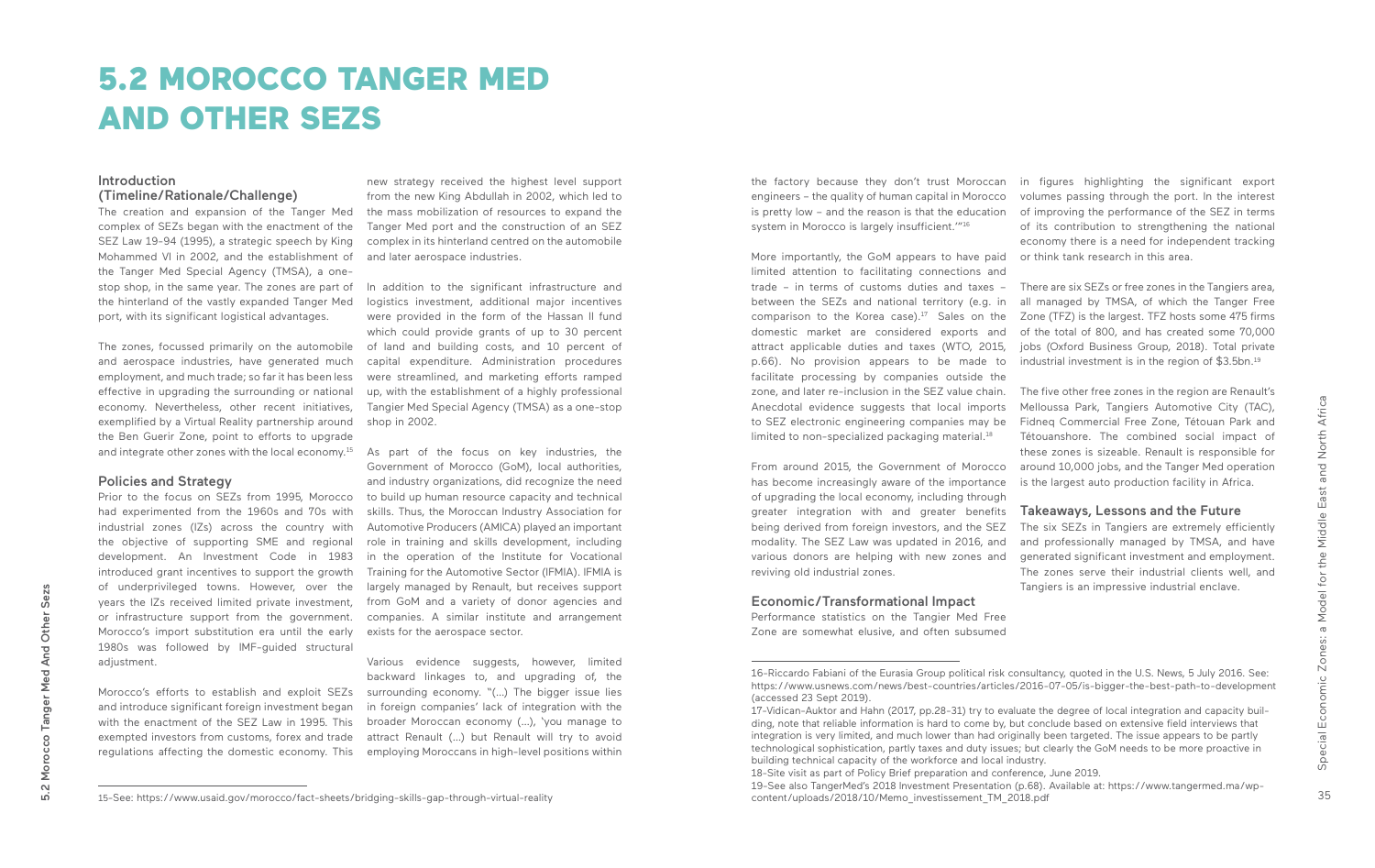have been at building the capacity of the local economy and national economy outside the zones. Capacity building efforts are focussed on skillbuilding, and feeding trained employees into the auto-manufacturing ecosystem contained within the zones. There seems to be limited impact on building up a more diversified engineering sector.

→ It would also be useful to investigate and address aspects of the tax, customs and other systems that seem to hinder the greater exchange of goods and services across the SEZ membrane.

**->** Given the weakness of the domestic SME sector in Morocco this focus on human resource skill building is appropriate, but local and national government should further increase work on training and linkages outside the SEZ.

**->** Given the difficulty of getting useful performance figures on the zones themselves, but more importantly their impact on and contribution to the national economy, some institution (e.g. local think tank, investment promotion agency, or university) should begin to assess zone performance. This should also lead to policy recommendations.

Beginning in 2014, the GoM has begun to reinvigorate its nationwide industrial strategy, and the role of various types of SEZ within it.

**->** The New Industry Plan was drawn up for 2014- 20 with a strong emphasis on nationwide skills upgrading and attracting foreign investment.

**->** In 2016, the GoM adopted a business charter that amended the 1995 Zones legislation, and committed to establishing SEZs in all 12 regions of the country. The idea is to attract more international firms to Morocco for production, and to upgrade industrial capability nationwide (Oxford Business Group, 2018).

 It is less clear how effective Tanger Med zones **->** In Tangier, Morocco and China have partnered to develop a new industry-focussed zone – Mohammed VI Tangiers Tech City, aiming for investment of up to \$10bn, and creating 100,000 jobs.

> **->** America's Millennium Challenge Corporation (MCC) is helping set up a \$127mn Fund for Sustainable Industrial Zones that will seek to improve infrastructure and services in many of the 100 old and underperforming industrial zones.

> **->** Regional authorities and other government agencies have also begun to develop SEZ-type public private partnerships (PPP) involving foreign investment and skills provision/development. For example, EON Reality, a leading US Virtual Reality firm is partnering with The Mohammed VI Polytechnic University (UM6P), the Agency of Digital Development (ADD) and USAID to invest \$28mn in an Interactive Digital Centre in Ben Guerir near Marrakech.20

> Moving forward, the Tanger Med SEZ complex will expand further, but more importantly in the last few years it is being seen as part of a much more comprehensive national industrial strategy. This involves the rejuvenation of other zones alongside a major focus on skills upgrading, and it is hoped efforts to strengthen the local private sector through both foreign investment and a more "open" zone approach.

### **SELECTED CASE STUDY RESOURCES**

COMCEC Coordination Office. 2017. Special Economic Zones in the OIC Region: Learning from Experience. October. Istanbul, Turkey: (Prepared by BuroHappold under contract) Standing Committee for Economic and Commercial Cooperation of the Organization for Islamic Cooperation (COMCEC). Available at: http://www.sbb.gov.tr/wp-content/uploads/2018/11/Special Economic Zones in the OIC-Region.pdf

Gashi, D. and Watkins, J. 2015. "A User's Guide to Implementing City Competitiveness Interventions." Competitive Cities for Jobs and Growth Companion Papers 4. December. Washington D.C.: World Bank Group. Available at: http://documents.worldbank.org/curated/en/445891467996729744/pdf/101715- WP-PUBLIC-Box394818B-CP4-Final-series-Competitive-cities-for-jobs-and-growth.pdf

Kulenovic, J. and Cech A. 2015. "Six Case Studies of Economically Successful Cities." Competitive Cities for Jobs and Growth Companion Papers 3. December. Washington D.C.: World Bank Group. Available at: https://openknowledge.worldbank.org/bitstream/handle/10986/23573/ Six0case0studi0y0successful0cities0.pdf?sequence=1&isAllowed=y

Oxford Business Group. 2018. "Morocco's special economic zones and industrial parks attract more investment." London: Oxford Business Group. Available at: https://oxfordbusinessgroup.com/analysis/ welcoming-environment-special-economic-zones-and-industrial-parks-are-attracting-more-sector

Sefrioui, F. 1999. "Industrial Zones Experience in Morocco." Journal of Economic Cooperation Among Islamic Countries 20 (1), pp. 23-70. Available at: http://www.sesric.org/files/article/163.pdf. Accessed: August 2019.

Vidican-Auktor, G. and Hahn, T. 2017. "The effectiveness of Morocco's Industrial Policy in Promoting a National Automotive Industry." German Development Institute Discussion Paper 27/2017. Bonn: German Development Institute. Available at: https://www.die-gdi.de/uploads/media/DP\_27.2017.pdf

World Trade Organization (WTO). 2015. Trade Policy Review: Kingdom of Morocco (Report by the Secretariat). 7 December. Geneva: WTO Available at: https://www.wto.org/english/tratop\_e/tpr\_e/ s329\_e.pdf

<sup>20-</sup>See: https://www.usaid.gov/morocco/fact-sheets/bridging-skills-gap-through-virtual-reality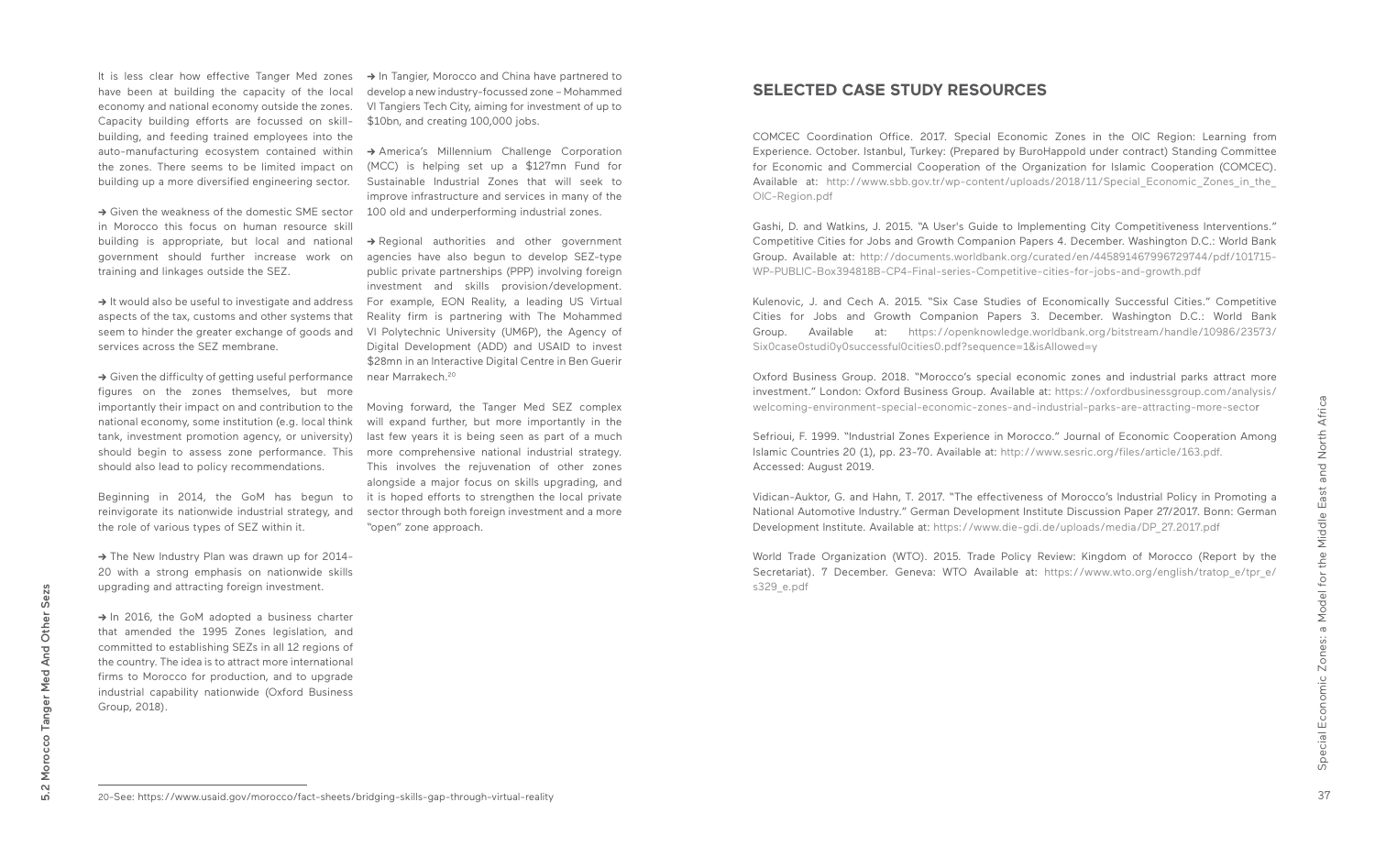39

### **Introduction** (Timeline/Rationale/Challenge)

Mauritius'21 Export Processing Regime (MEPZ) was set up in the 1970s but grew most strongly in the 1980s benefitting from the Multifibre Arrangement (MFA) and the subsequent preferential trade regime with the US – the Africa Growth and Opportunity Act (AGOA) from 2000.

the MFA, and Mauritius has been effective in moving towards a new broader economic development strategy based on a more appropriate range of industries, such as transport and logistics for Africa, financial services, tourism and some agroprocessing. Since the end of the MEPZ regime Mauritius has had much stronger FDI inflows, and used them to good effect.

Above all, Mauritius had a very proactive economically-minded government (and learned much from Singapore). It also has extremely capable and proactive lead institutions (Enterprise Mauritius and the Economic Development Board) and a very professional approach to public private dialogue.

### Policies and Strategy

The MEPZ regime was wound down with the end of from MFA arrangements. It began to develop an The Government of Mauritius had an active industrial policy that built upon the MEPZ regime even whilst it was deriving enormous benefits offshore financial sector in the 1990s, a Cybercity/ IT initiative in the early 2000s, and an integrated resort scheme around 2005.

Mauritius' Export Processing Zone (MEPZ) regime was set up in 1971 in the context of a socialist import substitution economic development strategy, and very much driven by the government. Domestic firms were allowed to invest, funded by sugar rents (from inflated prices), sometimes in joint ventures. In fact, unlike the East Asian zones, in 1984 for example, only 12 percent of employment was accounted for by wholly foreignowned firms (Frankel, 2012).

By 1982, economic policy had turned away from import substitution, and the MEPZ regime be-

### 5.3 MAURITIUS

came a core economic activity amid an export-led growth era that lasted until about 2005. Over this period, growth accelerated under the MFA (1974- 2005) based on exports primarily to Europe, and later under AGOA (from 2000) to the US.

> → It also made the government even more proactive in engaging in further economic diversification, and progressively opening the economy to trade and investment. In fact, it has fostered an active ongoing level of public private dialogue (PPD) which is, like in Singapore, invaluable to sustainable and balanced economic growth.

Institutional management of investment built upon the original MEPZ regime, and became increasingly effective and professional as the zone regime matured and evolved beyond textiles and garments. The Export Processing Zone Development Authority (EPZDA) was formed in 1992, and merged with the Mauritius Export Development and Investment Authority (MEDIA) in 2000 to form the Mauritius Industrial Development Authority (MIDA). MIDA became Enterprise Mauritius in 2005.

**->** By the late 1980s, 60 percent of Mauritius' gross export earnings came from the zones, and they employed a peak of approximately 90,000 in 1988. This was one third of the 270,000 Mauritians employed in establishments with more than 10 employees, or 22 percent of the total labour force of 411,000 in 1988. EPZ employment dropped to 80,000 in 1995, and to 50,000 in 2011 when EPZ firms had lost benefits and become FOEs<sup>22</sup>

The tax and tariff regimes inside and outside the MEPZs were gradually harmonized, and the Export Processing Zone scheme was phased out in 2006. Enterprises that operated under the scheme were subsequently known as Export Oriented Enterprises (EOEs) and no longer received any special benefits or incentives (WTO 2015).

**->** Much investment into EPZs was domestic from sugar industry rents with FDI inflows only around \$2mn, increasing to \$24mn by 1988. Inward FDI fluctuated but in the \$200-400mn per annum range after the global financial crisis.<sup>23</sup>

Mauritius' Freeport, established in 1992, has meanwhile grown in size and significance in line with the country's strategy to become a warehousing, redistribution and logistics centre for Africa. This is in line with its Africa Strategy to become a trade and investment platform for the African continent. China has also chosen Mauritius as one of its Africa Trade and Economic Cooperation Zones.

in the EPZ dominated. Mauritius has struggled to evolve the manufacturing base, but has done well with an appropriate strategy involving financial services, other professional services, tourism and transhipment and logistics for Africa.

The decline of the MEPZ regime was a function of the end of the MFA; it was followed by the strategic development and roll out of a national industrial strategy more appropriate to Mauritius, and not dependent on a distortion in the global trade regime. The MEPZ regime was a success in many ways.

**->** The MEPZ regime did catalyse significant domestic private sector investment into nontraditional export industries, resulting in a dynamic world-aware, private sector better able to adapt to changes in the world economy.

**->** It helped transform Mauritius into a premier country in many business and economic rankings such as Doing Business, which investors worldwide invariably consult when considering investment destinations.

Finally, Mauritius' experience underlines the importance of a proactive government engaging in strong PPD with the private sector in order to build a vibrant, adaptable and sustainable economy.

### Economic/Transformational Impact

Mauritius and the MEPZ regime can be considered an economic success story. Zafar (2011) gives a good summary of the economic impact of the EPZ regime.

**->** In the boom years of 1983-88, there was an annual increase of some 30 percent in domestic value added (Zafar, 2011).

### Takeaways, Lessons and the Future

MEPZ was part of a strongly government led industrial strategy with an increasingly professional institutional management, ultimately directly overseen by the Economic Development Board of Mauritius. Mauritius was substantially inspired by Singapore's experience and model, and the current Mauritius EDB CEO, for example, was on the Singapore EDB Board for many years.

Mauritius had a well-articulated policy framework that led to a strong private sector response, and the government acted as a facilitator of private sector expansion. Domestic investment

22-For employment data see Statistics Mauritius: http://statsmauritius.govmu.org/English/Publications/Pages/

<sup>21-</sup>This case study draws heavily on the excellent longer investigation by Baissac (2011).

LF Emp\_and\_Unemp\_Yr16.aspx

<sup>23-</sup>See UNCTAD database for FDI timeseries data: https://unctadstat.unctad.org/wds/ See also for Mauritius: https://unctad.org/Sections/dite\_fdistat/docs/wid\_cp\_mu\_en.pdf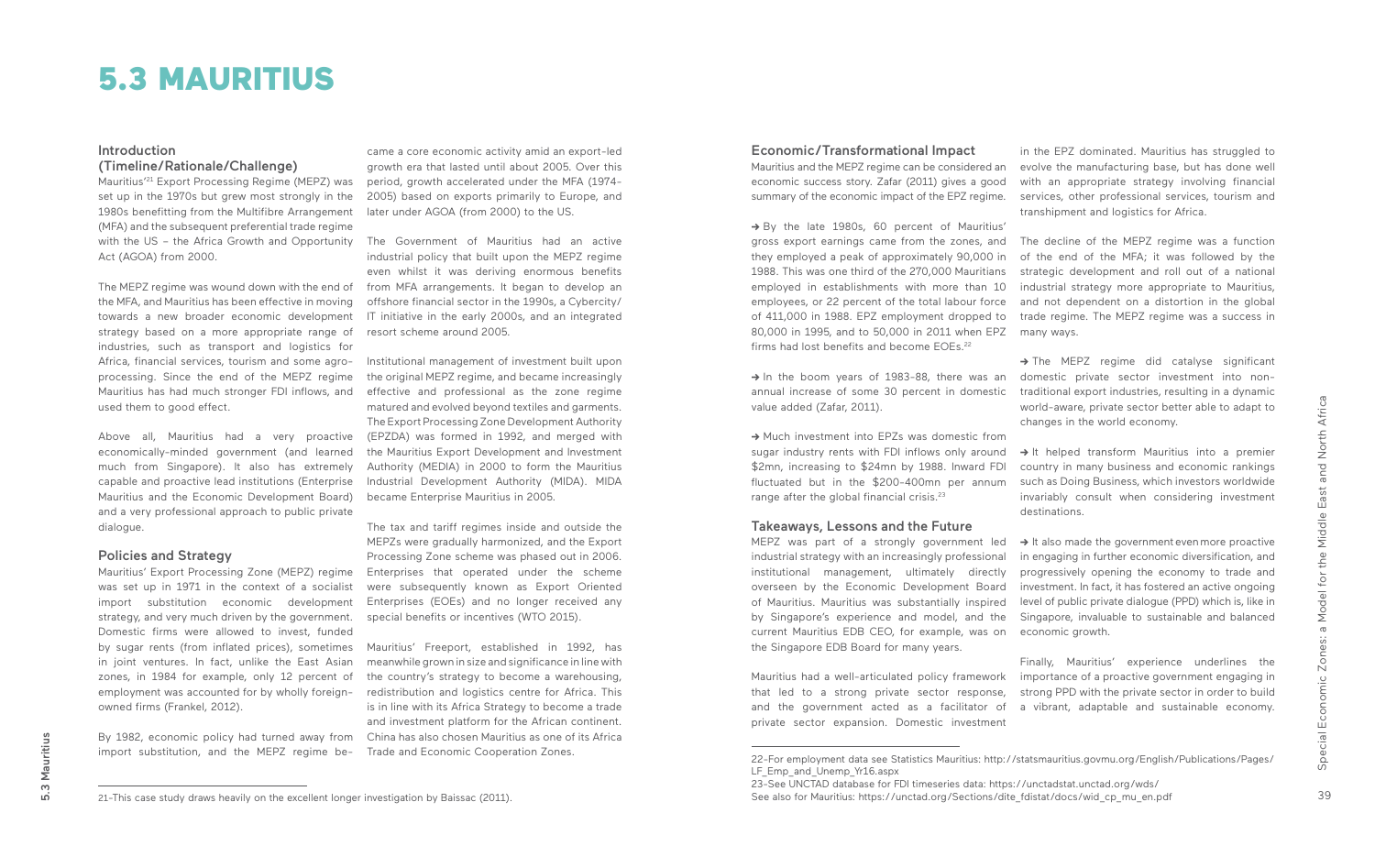41Special Economic Zones: a Model for the Middle East and North Africa Special Economic Zones: a Model for the Middle East and North Africa

### **SELECTED CASE STUDY RESOURCES**

Baissac, Claude. 2011. "Planned Obsolescence? Export Processing Zones and Structural Reform in Mauritius. Chapter 10, pp.227-44. In Farole, T. and Akinci, G. (eds). 2011. Special Economic Zones: Progress, Emerging Challenges, and Future Directions. Washington D.C.: World Bank Group. Available at: https://openknowledge. worldbank.org/bitstream/handle/10986/2341/638440PUB0Exto00Box0361527B0PUBLIC0.pdf

Frankel. J. 2012. "Mauritius: African Success Story." Mossavar-Rahmani Center for Business and Government Working Paper 2012-06. Cambridge, Mass.: Harvard Kennedy School. Available at: https://www.hks.harvard.edu/sites/default/files/centers/mrcbg/files/MRCBG\_FWP\_2012\_06-Frankel\_ Mauritius.pdf

Zafar, Ali. 2011. "Mauritius: An Economic Success Story." In Chuhan-Pole, Punam and Angwafo, Manka (eds). 2011. Yes Africa Can : Success Stories from a Dynamic Continent. Washington D.C.: World Bank. Available at: https://siteresources.worldbank.org/AFRICAEXT/Resources/Mauritius\_success.pdf

Madani, D. 1998. "Export Processing Zones." PREM Notes Economic Policy 11. December. Washington D.C.: World Bank. Available at: http://www1.worldbank.org/prem/PREMNotes/premnote11.pdf

Seechurn, S., Ramtohul, P., Googoolye, K., Vaghjee-Rajiah, T and Neeliah, H. 2013. "A tale of five sectors in Mauritius: Agriculture, textile/EPZ, tourism, financial services and ICT/BPO - an employment perspective." Paper prepared for presentation at the International HRD Conference, Le Meridien Hotel, Pointe aux Piments, Mauritius, 17 - 18 October 2013. Available at: https://www.researchgate.net/ publication/259216962 A tale of five sectors in Mauritius Agriculture textileEPZ tourism financial services\_and\_ICTBPOan\_employment\_perspective

World Trade Organization (WTO). 2015. Mauritius Trade Policy Review. Geneva: WTO.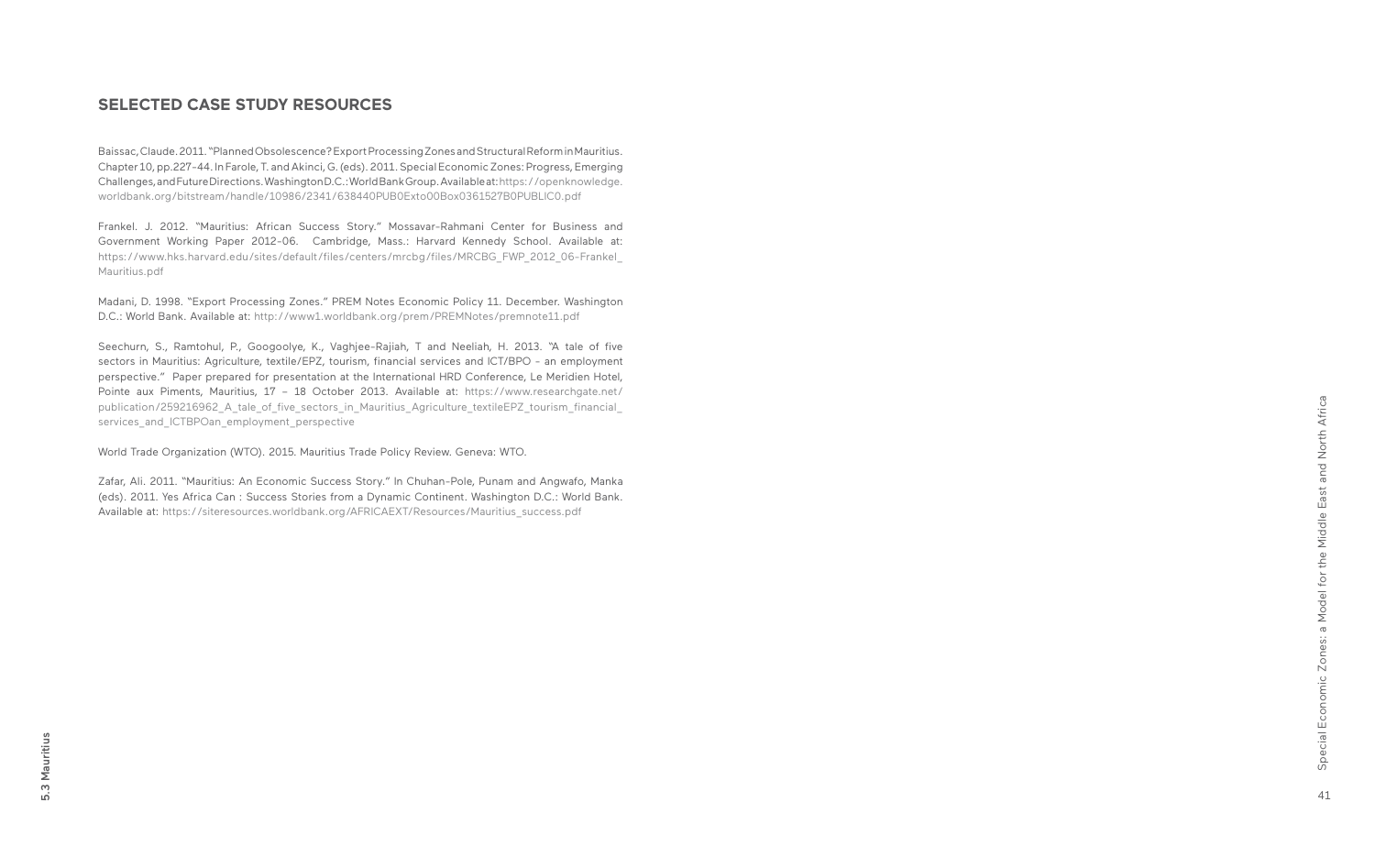### **Introduction** (Timeline/Rationale/Challenge)

 In 1996, the Intel Corporation announced it would set up a semiconductor assembly and testing facility in Costa Rica. Intel invested into the Export Processing Regime (EPZ) even though it would not locate in an existing EPZ – the process of designating new areas as EPZs is a common way of expanding a successful EPZ regime<sup>24</sup>, and attracting anchor investors.

Costa Rica had begun focussing on strategic sectors in the early 1990s, in particular electronics investments, in the context of the EPZ regime. Costa Rica was particularly keen to avoid the intense competition of the apparel and textiles sector, and use its strong education system and companies were treated similarly. technically-educated workforce to advantage.

Intel's semiconductor assembly and testing investment lasted until 2013 in Costa Rica when it was relocated to China; however, Intel has remained invested in Costa Rica with a smaller, but arguably higher technology (with more value added) shared services and R&D facility. Intel's presence had also served as a magnet for other investors in the electronics and other sectors.

In the early 1990s proactive officials at the investment promotion agency (CINDE) shifted investment promotion efforts from the apparel industry, which appeared to be a race to the bottom, to more strategic sectors. The government specifically and actively sought to build on two competitive advantages - the country's biodiversity and its well educated workforce – leading to efforts in ecotourism and biotechnology on the one hand, and medium- and high-technology electronics on the other. Costa Rica also had a very industryoriented and pragmatic education policy that sought to tailor high-school and further education to the needs of prevailing industry.<sup>25</sup>

Costa Rica has had an extremely sales-oriented and adaptable investment strategy, seeking to build on educational and other competitive advantages, and build strong public private partnerships (PPPs) between the government, educational institutions and the private sector. It has used its EPZ strategy very carefully: for example, ensuring that zone investors can use inputs from the surrounding economy, and making sure that the workforce is trained to the appropriate standards whether graduates work in EPZ companies or in the

wider economy. When Intel left and reduced its workforce, in partnership with the government it went to great lengths to market ex-employees to other companies, or to help them establish their own businesses.

### Policies and Strategy

By the early 1980s Costa Rica was quickly moving away from import substitution policies, embracing economic liberalization, and enthusiastically pursuing foreign investment. It began setting up a series of Free Trade Zones in 1981, accompanied by streamlined administration, upgraded logistics and industrial infrastructure, and generous tax and custom incentives. There were no ownership restrictions on foreign investment, and all

Costa Rica's attractive zone regime (which had grown modestly since the mid-1980s) was one of the key tools available to CINDE. The number of enterprises located in the nine zones grew from 11 in 1986 to 134 by 1993, and 190 by 1997. They were spread over a range of industries, with 43

## 5.4 COSTA RICA

had been few changes in the legislation, although in 2016 some changes were made to income tax exemption benefits in order to comply with the WTO Agreement on Subsidies and Countervailing Measures (WTO, 2019).

### Economic/Transformational Impact

Prior to the arrival of Intel, the number of firms in Free Zones or under the Free Zone regime grew from 11 to 134 between 1986 and 1993, with employment also increasing 12-fold to 18,500. Employment was 25,000 in 1995, and had risen modestly to 31,000 by 2000, including Intel's contribution. The WTO (2001) notes that actually much of this increase was due to small and medium-size (SME) employers (less than 100 workers), showing that the Free Zones were open to a wide variety of companies.

The impact of Intel alone on Costa Rica's economic performance was significant (Monge-Gonzalez, 2017). The net impact of Intel on Costa Rican GDP averaged 0.7 percent. It's 2000 workers were paid approximately three times the average manufacturing wage. Intel's contribution to Costa Rica's trade had been as high as 35 percent but domestic value added (DVA) had been a modest 18% until 2013. With the upgrade to shared services and R&D after 2013, DVA has increased to 44 percent. Writing in 2017, Monge-Gonzalez (2017) comments that, "during the 19 years in which Intel has operated in Costa Rica, the company has had a significant and positive macroeconomic impact on areas like growth of production, foreign trade, direct foreign investment, employment, salaries, contributions to social security, and by increasing the DVA." Importantly, some of the deeper impacts have come with Intel's functional upgrade in Costa Rica after 2013.

EPZs consistently held a large share of national exports - over 50 percent after 1999 boosted by Intel's performance. EPZs have been see as a key driver of Global Value Chain (GVC) participation.

percent engaged in textiles, electronics, foodstuffs and jewellery manufacturing in 1994. Enterprises located in zones benefitted from significant tax and customs incentives (see Spar, 1998; and Larrain and Rodriguez-Clare, 2000).

Even before Intel was attracted with the EPZ incentive, administrative streamlining and infrastructure package, some 33 companies were already operating outside the existing EPZ sites but under EPZ regime conditions (WTO, 1995, p.78). Nevertheless, the 1990 Free Zone Law was updated in 1998 to make some additional Free Zone benefits available to firms physically outside a zone.

CINDE understood well that investment promotion was a very competitive sales job, and the Costa Rican government ensured over time that it was properly staffed and trained. It employed industry and sales people in key positions rather than government officials; it was also supported at various times by donors including USAID, and received technical training and support for Irish consultants who had been involved in the successful Irish zone regime beginning with Shannon Free Zone (established in 1959).

The successful attraction of the Intel investment in 1996 was by far Costa Rica's biggest success, but some smaller electronics investments preceded it. Between 1992 and 1995 CINDE had begun to target small investments in the electronics sector. Investments by Motorola, Connair and Baxter Healthcare all preceded Intel. Regarding the Intel investment itself, high level political support and engagement from President Figueres (1994-98), aggressive pursuit of electronics investments by CINDE, and a collaborative institutional approach across government and non-government institutions were all critical.

By 2018, some 443 firms were operating under the Free Zone Regime and enjoying its benefits. There

<sup>24-</sup>This has been a standard approach in China.

<sup>25-</sup>The author thanks Armando Heilbron, formerly of CINDE (and currently at the World Bank), for valuable insights into the culture of CINDE and investment promotion in Costa Rica in the 1990s.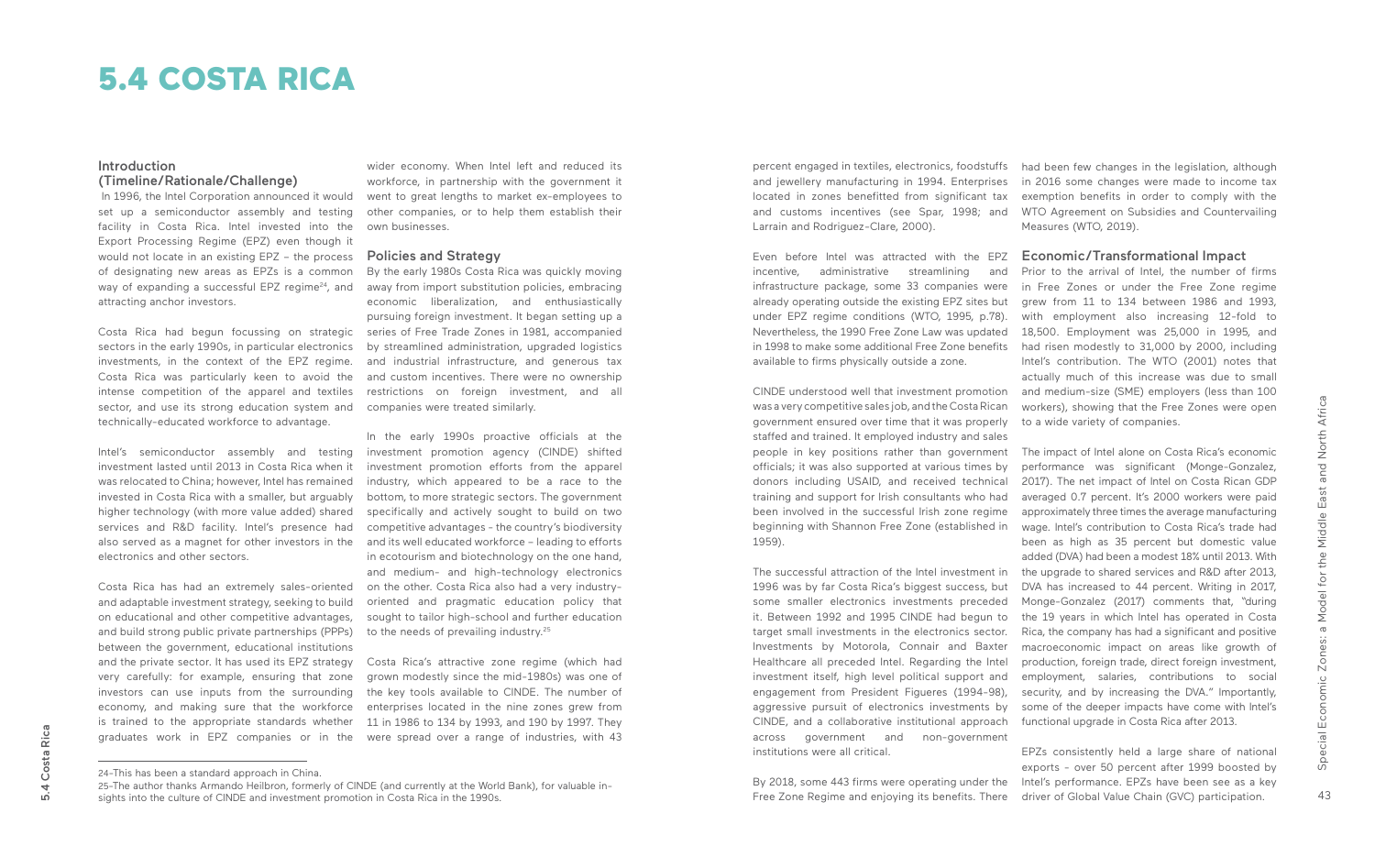By 2018, some 443 firms were operating under the will remain an important part of the country's Free Zone Regime: 55.5 percent in the services sector, 44.8 percent in manufacturing and 3.6 percent in agribusiness. In 2018, 85 percent logistics, and so forth. What does Costa Rica need of Free Zone firms were located in the Greater Metropolitan Area of San Jose, despite efforts to spread investment. Finally, the WTO notes that, in **->** The country did not do a good job (these 2017, the total cost of Free Zone exemptions was \$866.8mn 69.2 percent more than in 2013. So how effective overall has the Free Zone regime been?

### Takeaways, Lessons and the Future

Costa Rica had set up a strong and flexible EPZ/ SEZ regime that ultimately attracted Intel, which in the zones and Costa Rica generally. Costa Rica's Free Zone regime offered administrative streamlining, good infrastructure, and incentives. Intel was a successful anchor investor.

Alongside strong zone policies, the united, **->** Costa Rica needs a national strategy for collaborative political and institutional front was extremely effective. CINDE was a strong IPA that had sales and industry technical skills; the new is a core government responsibility. President was extremely proactive, and the different institutions of government, the private sector and civil society worked well together towards a common goal. The same professionalism has been applied to all investments in the Free Zones and outside – not just Intel.

→ Given the general absence of regional production systems (also a challenge for MENA), Costa Rica needs to consider sectors carefully, as well as links with other regions.

only limited technological externalities until the investment upgrade after 2013.<sup>26</sup> The move from activities brings greater benefits to the local private sector.

became a great ambassador for further investment **->** The institutional and policy framework supporting the local private sector also needs to be improved. This includes access to funding, telecommunications infrastructure, promotion of innovation, and human resources development.

industrial strategy as a focus for key industry activity, provision of incentives, organization of to do better?

commentators contend) of making domestic firms and institutions ready for knowledge spillovers; and technological externalities have been low. The absorptive capacity of local suppliers needs to increase, which begins with increasing the supply of skilled workers.

Intel had a strong impact on trade flows, but absolute best in class logistics in order to be part **->** Given its "isolation", Costa Rica needs to offer of appropriate GVCs.

assembly and testing to greater value-added Costa Rica has shown what is possible with a good SEZ Regime, strategic and professional investment targeting, and excellent institutional coordination and political support. It is also clear that it needs to target higher quality investment alongside strong industrial and human resource policy, in order to upgrade the national economy and make it more

Monge-Gonzalez (2017) and Gonzalez (2011) are both<sup>27</sup> sanguine about the continuing efforts Costa Rica needs to make to attract investment and derive national benefit from it. The zone regime sustainable and inclusive.

innovation, and should partner with key investors to help design and implement it. But, at heart, this

- 
- 
- 

### **SELECTED CASE STUDY RESOURCES**

Gonzalez, Anabel. 2011. "The Case of Costa Rica." Presentation to the WTO Public Forum "Made in the World – Facts and Implications for Trade Policy." September 19. Available at: https://www.wto.org/ english/forums\_e/public\_forum11\_e/made\_in\_the\_world\_the\_case\_of\_cr\_wto\_19\_09\_11\_fv\_anabel\_e. pdf

Larrain, F. and Rodriguez-Clare, A. 2000. "Intel: A Case Study of Foreign Direct Investment in Central America." Center for International Development (CID) Working Papers 58A, Harvard, Massachusetts: Center for International Development. Available at: https://ideas.repec.org/p/cid/wpfacu/58a.html

Monge-González, Ricardo. 2017. Moving Up the Global Value Chain: The case of Intel Costa Rica. Lima: ILO Regional Office for Latin America and the Caribbean. Available at: https://www.uned.ac.cr/ocex/ images/INTEL\_study\_case\_\_english\_\_version.pdf

Spar, Debora. 1998. "Attracting High Technology Investment: Intel's Costa Rican Plant." Foreign Investment Advisory Service Occasional Paper 11. April. Washington D.C.: Foreign Investment Advisory Service (FIAS), World Bank Group. Available at: http://documents.worldbank.org/curated/en/949541468770676701/ pdf/multi0page.pdf

World Trade Organization (WTO). 1995. Costa Rica Trade Policy Review. Geneva: WTO.

World Trade Organization (WTO). 2001. Costa Rica Trade Policy Review. Geneva: WTO.

World Trade Organization (WTO). 2019. Costa Rica Trade Policy Review. Geneva: WTO.

<sup>26-</sup>Intel's situation in the first era is similar to some aerospace companies in Morocco's Tanger Med zones. Testing activities add limited value domestically, and to derive transformative benefit to the broader economy, local value chains need to be enhanced and technological skills upgraded.

<sup>27-</sup>Ricardo Monge-Gonzalez is Professor of Economics and Head of a High Technology Policy Think Tank in Costa Rica, whilst Anabel Gonzalez is the former Minister of Trade of Costa Rica.